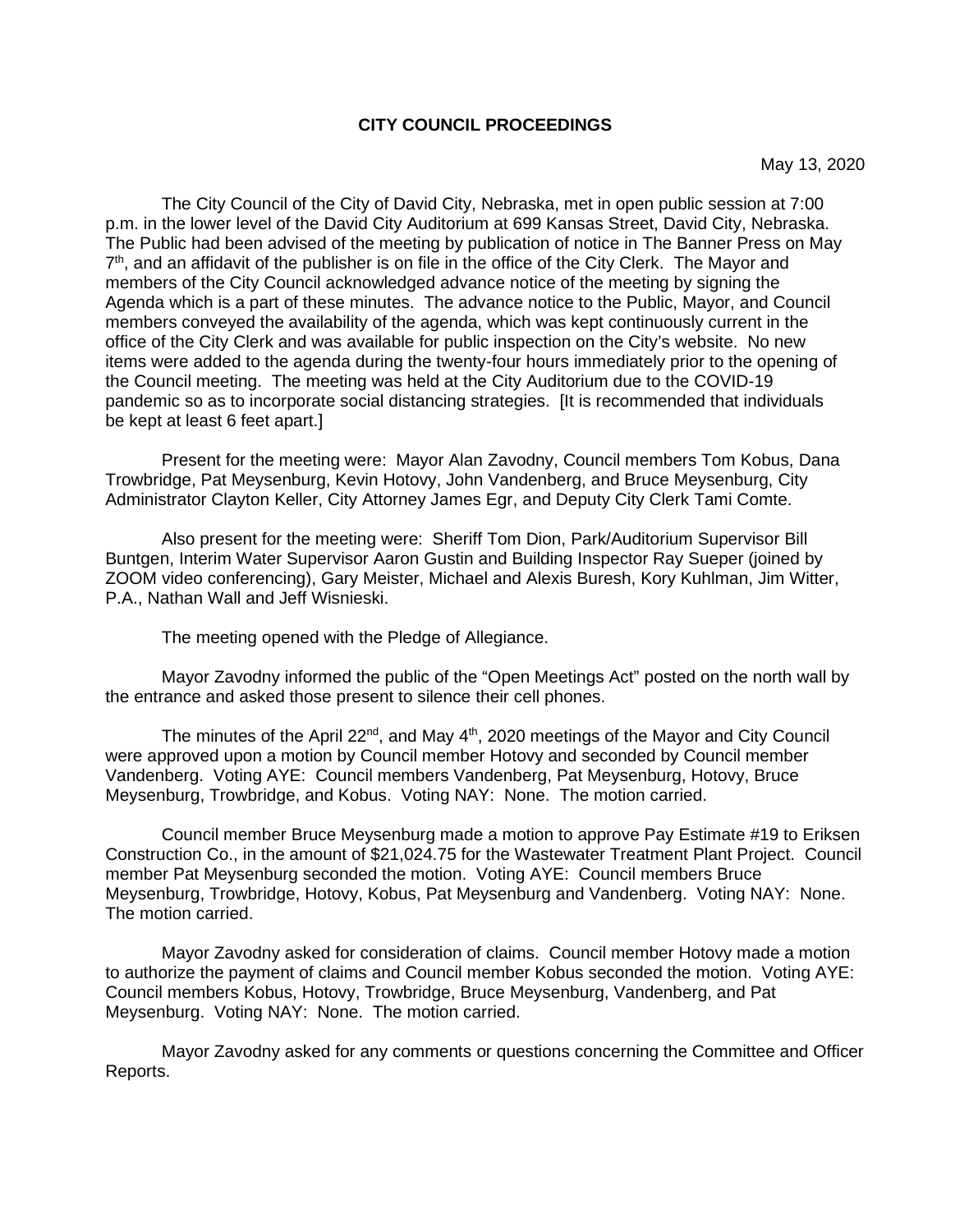Council member Pat Meysenburg stated that he had showed the 715 N.  $4<sup>th</sup>$  Street house eight times and Council member Trowbridge will show the house again tomorrow. They have one bid already at the City Office.

Building Inspector Ray Sueper said, "Did you all receive the letter from Joanna Uden from City Attorney Egr's office? They have several of the nuisance cases in court, but the court keeps moving the date back."

Mayor Zavodny asked if anyone had anything else that they wanted to comment on, as far as the committee and officer's reports. Council member Trowbridge made a motion to accept the Committee and Officers Reports as presented. Council member Pat Meysenburg seconded the motion. Voting AYE: Council members Pat Meysenburg, Vandenberg, Bruce Meysenburg, Trowbridge, Hotovy, and Kobus. Voting NAY: None. The motion carried.

 Mayor Zavodny stated that the next item on the agenda was consideration of entering into a Service Agreement with Crexendo for telephones.

City Administrator Clayton Keller said, "Did anyone find out anything more about Crexendo? They are partnered with U.S. Cellular. I started wondering how this would affect our Elster meter reading system and our Scada system. We're not going to touch the SCADA system right now, but we are looking for options for that. With the Elster system, I got in touch with Pat Hoeft and he got in touch with Elster and he found out that Elster needs to stay as a hard line. So, I called Crexendo and they said they aren't going to do anything with Elster so we should be ok. So, I still want to do more homework on that part, so I asked Crexendo, if we decide to move forward with these telephones, can we phase into departments instead of doing them all at once. He said that would be fine."

Mayor Zayodny said, "You were looking at the library, too, right?"

City Administrator Clayton Keller said, "Yes, I'd like to do the library first and see how things go and once we're more comfortable with the system, we can move into the other departments."

Mayor Zavodny said, "OK. So, just so I'm clear on what you're asking, do you want to act on this tonight, or do you want to table for a little more time?"

City Administrator Clayton Keller said, "I was thinking of asking you to table it, but now that we can phase it through the departments, I think that I'm comfortable with that."

Mayor Zavodny said, "But, now we're going to foray into this on a limited basis, is that right?"

City Administrator Clayton Keller said, "Yes, and when I asked him if we decided that we didn't want to go into the other departments because it wouldn't work with some system, then he said that we could do a change order and change the service agreement so that the other departments wouldn't be on the agreement."

Mayor Zavodny said, "And, how would that affect the pricing then?"

City Administrator Clayton Keller said, "We just wouldn't pay that portion of the agreement."

Mayor Zavodny said, "So, you're asking us to approve it on a limited basis?"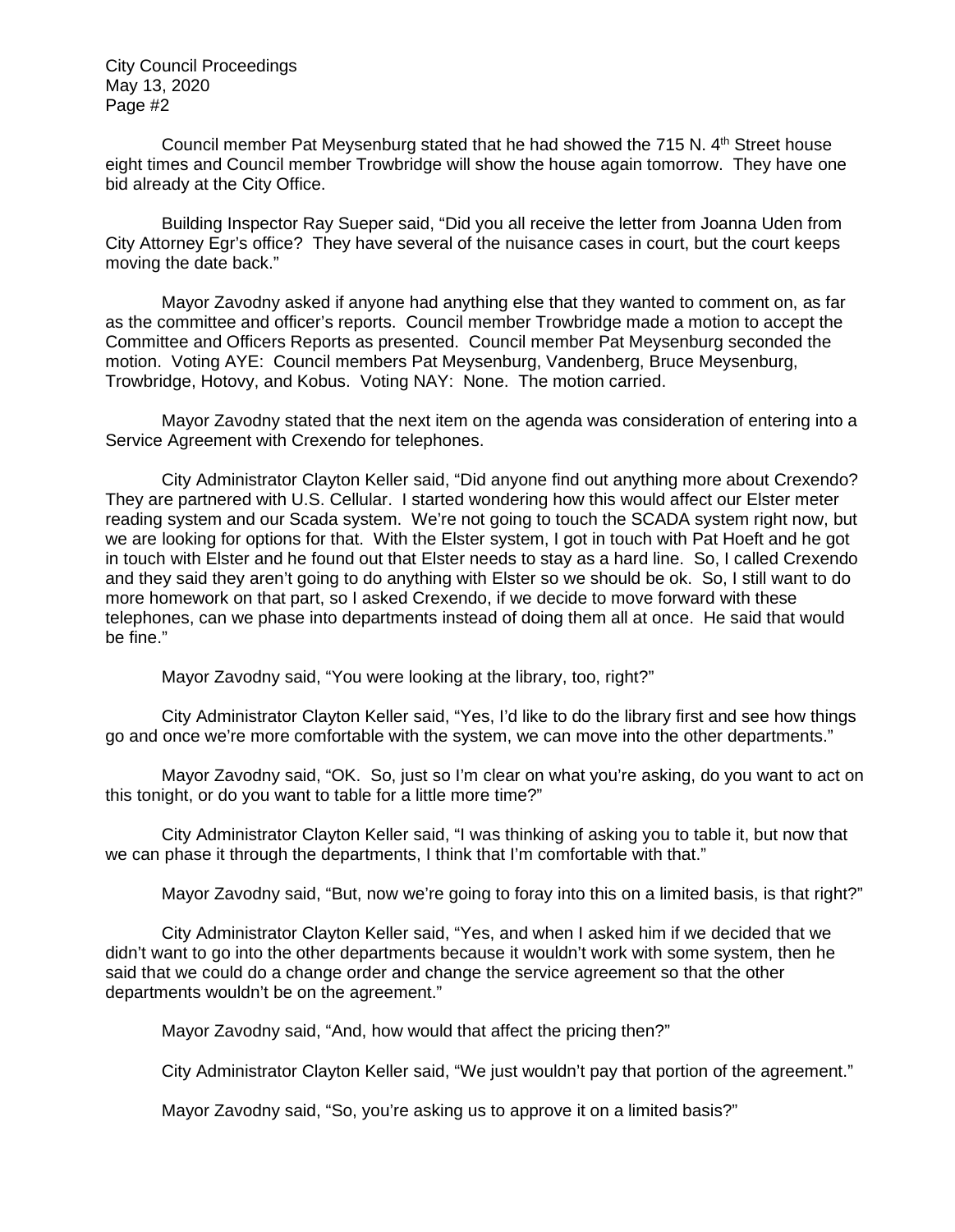City Administrator Clayton Keller said, "Yes, approve the purchase option."

Council member Bruce Meysenburg said, "So, can we just approve the library portion tonight?"

City Administrator Clayton Keller said, "It's all under one service agreement, so as long as I can sign the service agreement and just move forward with the library and then come back later and ask for permission to move forward with the other departments."

Mayor Zavodny said, "That makes sense to me."

Council member Bruce Meysenburg made a motion to approve the purchase option with Crexendo for telephones for the library only, at this time. Council member Kobus seconded the motion. Voting AYE: Council members Bruce Meysenburg, Hotovy, Kobus, Vandenberg, Pat Meysenburg, and Trowbridge. Voting NAY: None. The motion carried.

Mayor Zavodny stated that before the Council approves the request by Gary Meister for two additional parking spaces on the City parkay along 5<sup>th</sup> Street, he wanted to make sure that Gary knew that those were to be public parking spaces.

Deputy Clerk Comte said that he was told that they are public parking spaces.

Council member Pat Meysenburg made a motion to approve the request by Gary Meister for two additional parking spaces on the parkay along  $5<sup>th</sup>$  Street, on the Northwest corner of  $5<sup>th</sup>$  & "H" Street, noting the fact that this will be "public parking", not private. Council member Kobus seconded the motion. Voting AYE: Council members Pat Meysenburg, Kobus, Bruce Meysenburg, Hotovy, Vandenberg, and Trowbridge. Voting NAY: None. The motion carried.

 Clint Simmons from LARM stated that if the City decides to rescind its request for bids, they would give us a 4% discount on our premium for the following year. This discount is based off of us being with them for two years instead of just one. On the other hand, if we continue with the bid process and end up choosing LARM, we could still get a 4% discount if we decide to go with them for two years (4% the first year, 2% the second year).

Mayor Zavodny stated that the insurance is a "fluid" thing for us with adding the ballfield and the house at 715 N. 4<sup>th</sup> Street. After some discussion, it was decided that the best course of action was to go through the bidding process again this year.

Council member Trowbridge made a motion to table LARM Resolution No. 13-2020 until the insurance bids have been discussed. Council member Hotovy seconded the motion. Voting AYE: Council members Trowbridge, Bruce Meysenburg, Pat Meysenburg, Vandenberg, Hotovy and Kobus. Voting NAY: None. The motion carried.

The request by NPPD that WAPA provide an assignment contract for its WAPA Firm Power and Energy Contract to NPPD for the sole purpose of delivery, to be effective on January 1, 2021, for the term of its WAPA Firm Power & Energy Contract, was discussed.

Council member Hotovy made a motion to table the request by NPPD that WAPA provide an assignment contract for its WAPA Firm Power and Energy Contract to NPPD for the sole purpose of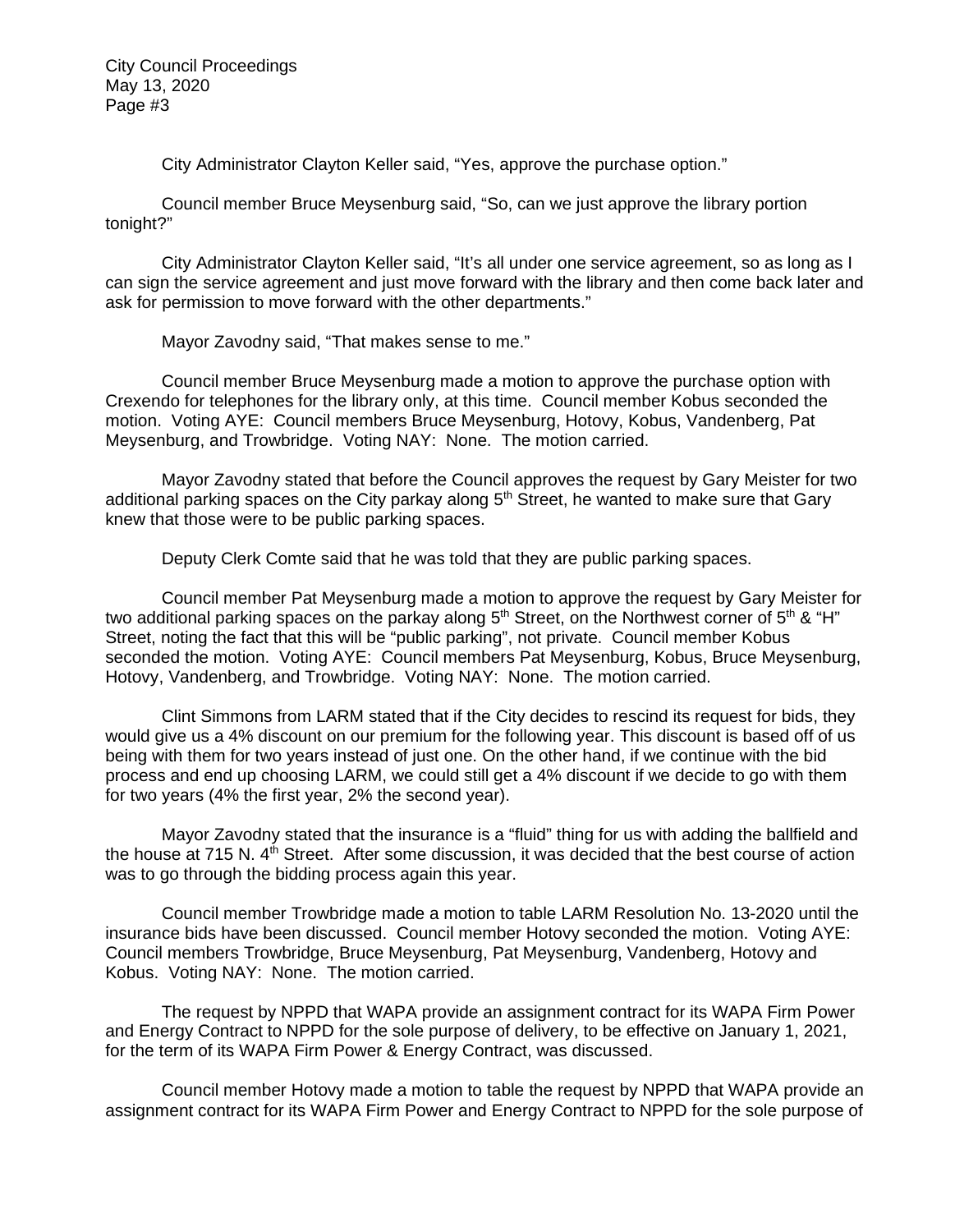delivery, to be effective on January 1, 2021, for the term of its WAPA Firm Power and Energy contract, until which time the contract is ready to be executed. Council member Bruce Meysenburg seconded the motion. Voting AYE: Council members Hotovy, Vandenberg, Trowbridge, Bruce Meysenburg, Pat Meysenburg, and Kobus. Voting NAY: None. The motion carried.

Council member Bruce Meysenburg made a motion to authorize City Administrator Clayton Keller and Council members Dana Trowbridge and Pat Meysenburg, to jointly award bids for the John Deere Model 178 Riding Lawn Mower, 1994 Ford F250 LGT, and salvage rights to contents of the buildings located at 715  $4<sup>th</sup>$  Street. Council member Kobus seconded the motion. Voting AYE: Council members Bruce Meysenburg, Trowbridge, Pat Meysenburg, Kobus, Hotovy and Vandenberg. Voting NAY: None. The motion carried.

Mayor Zavodny stated that the next agenda item is consideration of amendments to the water purchase agreement with TransCanada Keystone Pipeline, LP.

Mayor Zavodny said, "So, do we have all of the i's dotted and t's crossed. Are we where we think we need to be on this?"

City Administrator Clayton Keller said, "So, we decided to change the fill station to the airport because it's out of town and they can use the hydrant out there to fill up just fine. They asked if we would be willing to give them 100,000 gallons a day instead the 40,000 gallons a day which was what they previously asked for and I talked to Aaron and he said that we could handle that, and that's just more revenue for the City."

Mayor Zavodny said, "There isn't anything else that we need to do for that to happen?"

City Administrator Clayton Keller said, "No."

Council member Bruce Meysenburg said, "Did they say how many days they were going to use that amount of water?"

City Administrator Clayton Keller said, "He said that they would get water for about a month. He said that construction is June  $1<sup>st</sup>$  through December and so, at some point, there will be a month when they would come and get water pretty much every day."

Council member Kobus made a motion to approve the amendments to the Water Purchase Agreement with TransCanada Keystone Pipeline, LP. Council member Pat Meysenburg seconded the motion. Voting AYE: Council members Kobus, Vandenberg, Hotovy, Bruce Meysenburg, Pat Meysenburg and Trowbridge. Voting NAY: None. The motion carried.

# **WATER PURCHASE AGREEMENT**

This Agreement is made and entered into on this  $13<sup>th</sup>$  day of May , 2020 ("Effective Date"), between TransCanada Keystone Pipeline, LP ("Company"), with a mailing address of 700 Louisiana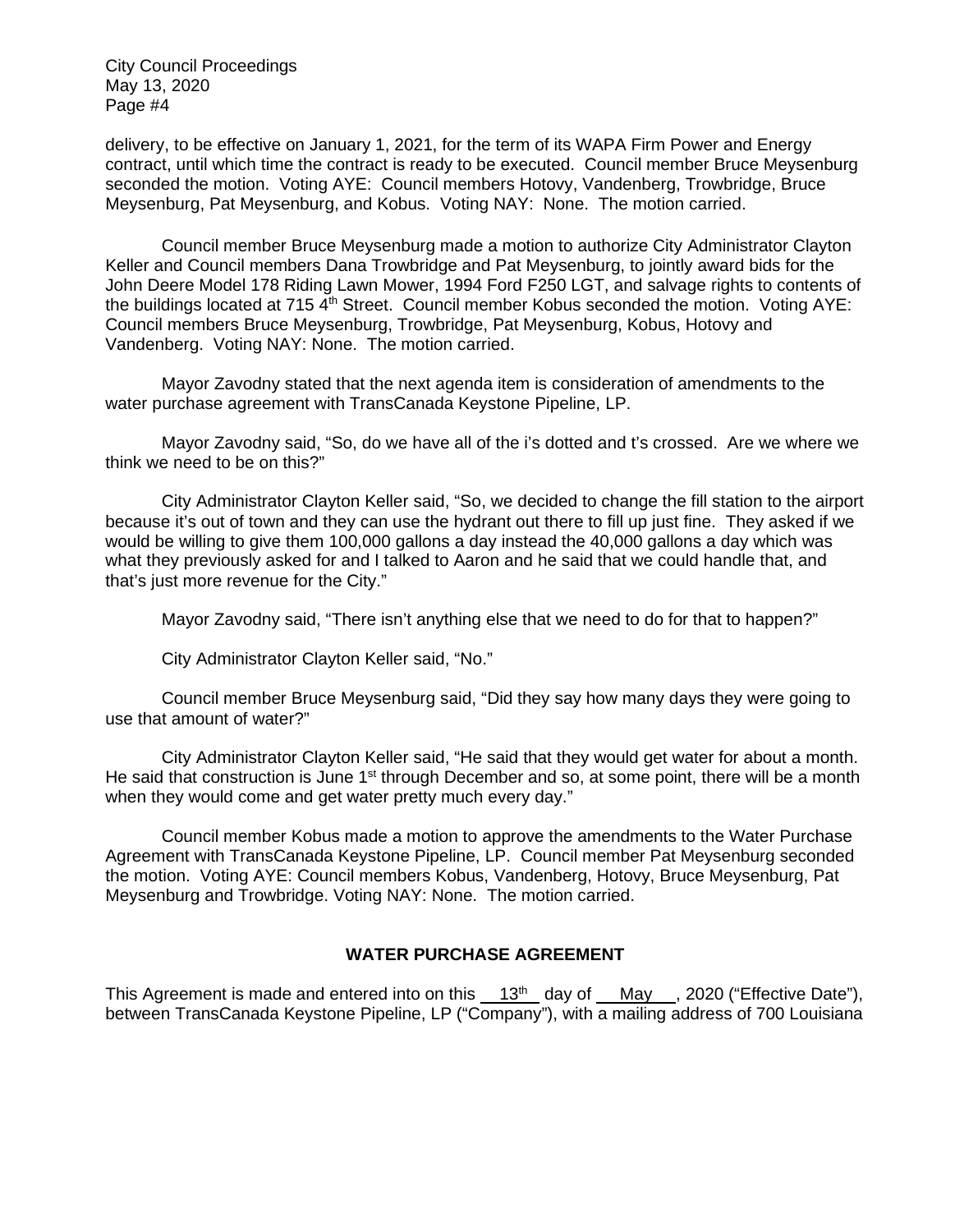Street, Suite 700, Houston, TX 77002, and the City of David City, Nebraska, an incorporated municipality, with a mailing address of PO Box 191, David City, NE 68632 ("City").

# **WHEREAS:**

- A. City owns and operates a municipal water system;
- B. Company is a duly organized pipeline company that is constructing the Keystone XL pipeline and needs to acquire water for use in its construction, including but not limited to, for use in dust control, dust abatement, horizontal directional drilling, and hydrostatic testing of sections of the Keystone XL pipeline;
- C. City has the capacity to provide water in sufficient quantities to meet Company's needs, so long the sale of water is not a detriment to City's needs, and Company wishes to purchase water from City for its needs.

**NOW THEREFORE**, in consideration of the sum stated herein, the receipt and sufficiency of which is hereby acknowledged by City, and of the mutual covenants and terms and conditions contained herein, the parties therefore agree as follows:

# 1. **PURPOSE**

Under this Agreement, City will sell water to Company on the conditions stated herein. Company agrees to pay for the cost of the water at the rates indicated herein and to maintain its water systems in good condition to accept delivery of the water supply.

# 2. **SUPPLY OF WATER**

City shall furnish potable water to Company, and Company may fill its trucks and tanks with water from City's pump station **in an amount not to exceed \_100,000 gallons per day, with a maximum daily average over the course of a month not to exceed \_100,000 gallons per day**. City will collect monthly meter readings of the water received by Company. If the meter reading equipment fails during any period, City shall determine the amount of water used in that period by the use of an historical average of Company's use, unless City and Company agree to use a different meter reading amount.

# 3. **METERING EQUIPMENT**

City will install a meter and required devices of standard type for properly measuring the quantity of water received by Company.

# 4. **FILL TIMES & POINT OF RECEIPT (POR)**

There are no restrictions on the fill times or dates for Company to receive City water. The City's water system is available to Company twenty-four hours per day and seven days a week. POR for City's well location is **hydrant near David City Municipal Airport. GPS Coordinates; 41.232321°, -97.126157°.**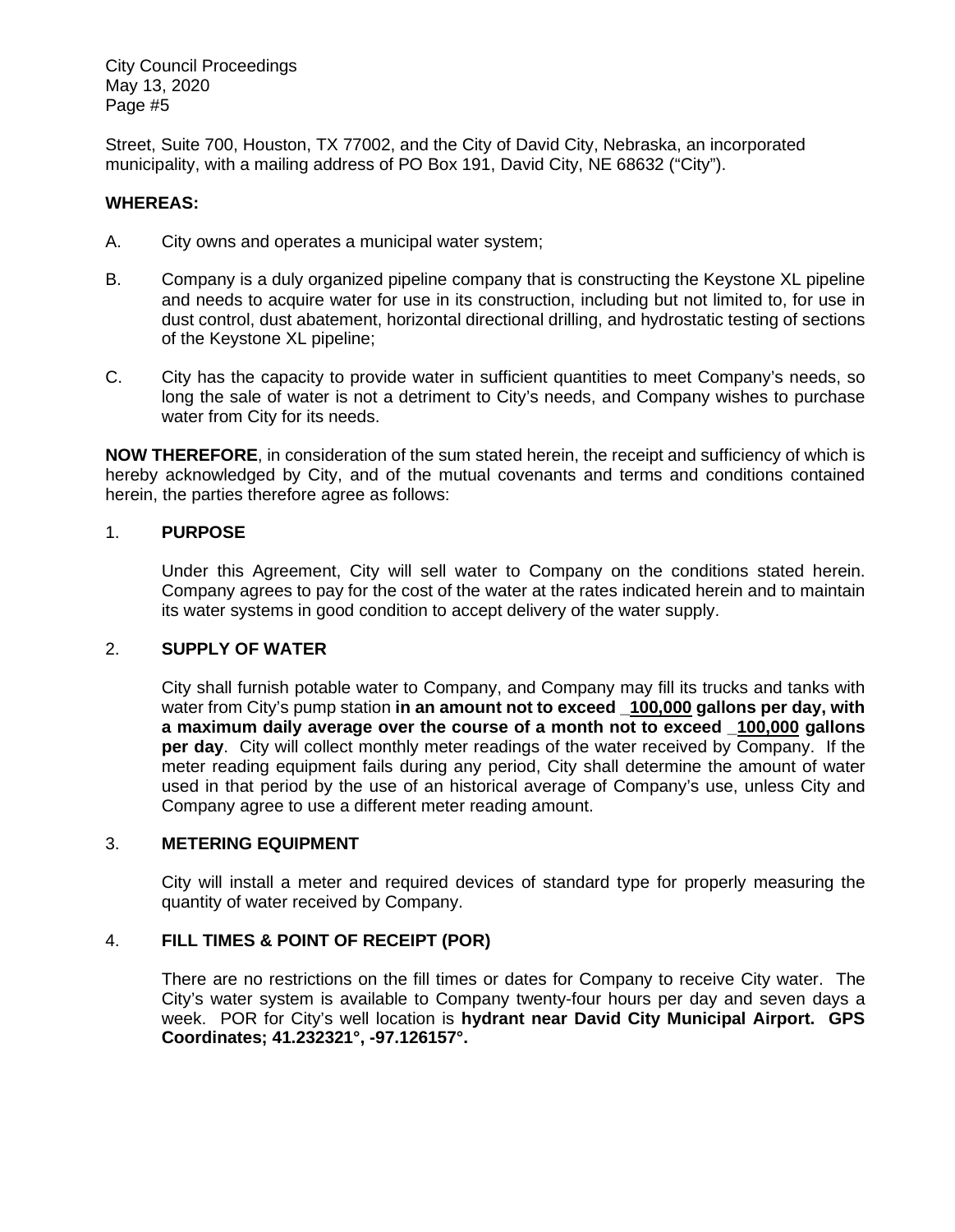# 5. **PAYMENT FOR WATER**

Company shall pay City a monthly administrative fee of One Hundred Forty-Six Dollars and Fourteen Cents (\$146.14) during each month that it receives water. In addition to the administrative fee, Company shall pay City the sum of Three Dollars and Forty-One Cents (\$3.41) per 1,000 gallons of water for the first 10,000 gallons, and Three Dollars and Eighty-Seven Cents (\$3.87) per 1,000 gallons over 10,000 gallons, to fill the Company's trucks and tanks. Company shall also deposit the sum of Two Hundred Sixty-Five Dollars (\$265.00) ("Deposit") with City before receiving any water to secure payment during the term of this Agreement. The Deposit shall be returned to Company at the end of the Agreement, except for the deduction of any unpaid statements as set forth below in Section 6.

# 6. **TIME OF PAYMENT**

City shall provide Company a statement showing all amounts due and the volume of water pumped and received by Company each month. Company shall pay all amounts due within 45 days of the date of the statement. If Company fails to pay the amounts due within that time frame, this Agreement will be terminated, and City can deduct those outstanding amounts from the Deposit.

# 7. **INTERRUPTION OF SERVICE**

Company's use of City's water is subject to and governed by City's other provisions of ordinances and resolutions for receiving water. City shall have the right to interrupt water service to Company during times of capacity shortage, regardless of the cause of the shortage. For the avoidance of doubt, preference will always be given to municipal water needs over Company's water needs during times of capacity shortage.

# 8. **INTERRUPTION OF SERVICE DURING REPAIRS**

City has the right to temporarily interrupt or reduce the amount of water available to Company for the purpose of maintaining, repairing, replacing, investigating, or inspecting any of the City's water works, so long as City gives Company reasonable notice of such interruption or reduction. In such event, City shall not be responsible for any damage or inconvenience arising from such interruption or reduction in water service.

#### 9. **PERMITTING**

City will be responsible for obtaining any permitting, and providing any documentation needed thereunder, required under state or local rules and regulations that is necessary to allow for the sale and transfer of municipal water to Company for use as specified in this Agreement.

#### 10. **TERM**

This Agreement shall remain in effect for a period of two (2) years ("Term") after the date that Company first receives water from City. Company and City shall have the right to terminate this agreement before the expiration of the Term by providing written notice, via U.S. certified mail at the addresses listed above, of its intent to terminate this Agreement at least three (3) months prior to the termination of water services under this Agreement.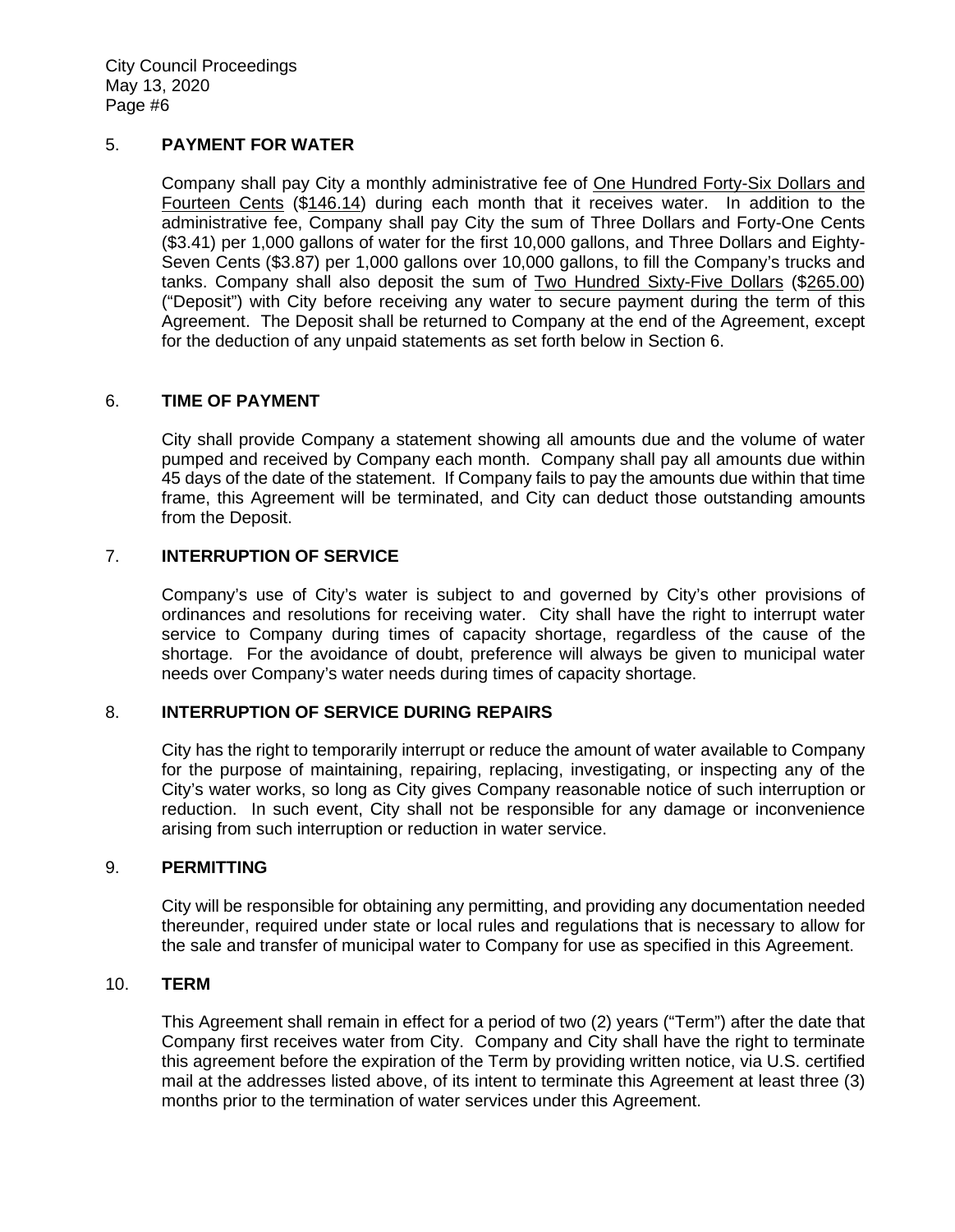#### 11. **INDEMNITY**

Each party shall indemnify and hold the other party and its elected officials, officers, agents and employees, harmless from liability for any damage or claims stemming from the indemnifying party's activities and obligations specified herein, except as to claims that are the direct or proximate result of the reckless conduct or intentional actions of the party to be indemnified.

#### 12. **SEVERABILITY**

If any provision of this Agreement is invalid under any applicable statute or is declared invalid by a court of competent jurisdiction, then it shall be deemed to be severed from this Agreement provided, however, that the remainder of this Agreement shall continue in full force and effect.

# 13. **FACSIMILE AND COUNTERPART**

This Agreement may be executed and delivered (including by facsimile or other electronic transmission) by the different parties hereto in separate counterparts, each of which will, when executed, be deemed an original and all of which taken together will constitute one and the same Agreement.

#### 14. **ENTIRE AGREEMENT**

This Agreement represents the entire agreement of the parties and can only be modified by a written agreement of the parties.

The parties are executing this Agreement as of the Effective Date.

TRANSCANADA KEYSTONE PIPELINE, LP by its agent TC Oil Pipeline Operations Inc.

| Signed:                                                                                                                                                                                                                        |              |
|--------------------------------------------------------------------------------------------------------------------------------------------------------------------------------------------------------------------------------|--------------|
| Name:                                                                                                                                                                                                                          |              |
| Title: The Contract of the Contract of the Contract of the Contract of the Contract of the Contract of the Contract of the Contract of the Contract of the Contract of the Contract of the Contract of the Contract of the Con |              |
|                                                                                                                                                                                                                                |              |
| Signed:                                                                                                                                                                                                                        |              |
| Name:                                                                                                                                                                                                                          |              |
| Title:                                                                                                                                                                                                                         |              |
|                                                                                                                                                                                                                                |              |
| [CITY]                                                                                                                                                                                                                         |              |
|                                                                                                                                                                                                                                |              |
| Signed:                                                                                                                                                                                                                        |              |
| Name:                                                                                                                                                                                                                          | Alan Zavodny |
| Title:                                                                                                                                                                                                                         | Mayor        |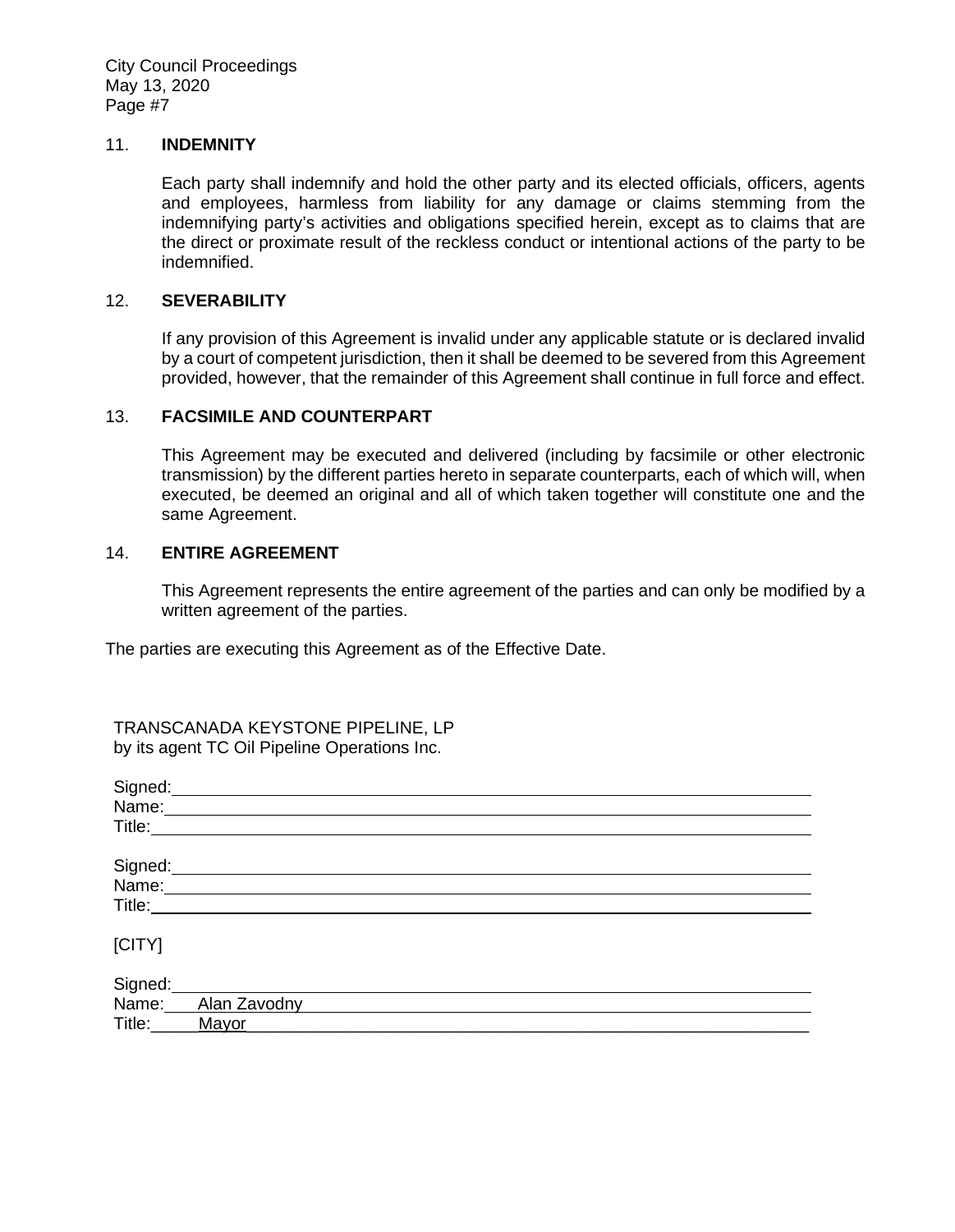Mayor Zavodny stated that the next item on the agenda was the discussion and consideration of the updates on the water treatment plant and processes.

Interim Water Supervisor Aaron Gustin said, "As of Monday, we re-initiated the lime softening process to the water treatment plant, due to the manganese levels that we were not comfortable with. That will remain in place until something is done differently or we find a more efficient way to treat the manganese that is in our raw water system without the use of lime. There are other options. I had spoken to a gentleman with Gurney, out of Omaha, and they do water treatment plant filters all over and they've worked with Craig in the past. We do have options with our current media to change it, move the chlorination site and a few other items. They offered to come and take a look and see how we could more efficiently use of our filter media that's in our filters that could potentially remove the manganese that we're having an issue with or we could just keep feeding lime until something is decided and in place. So, we can do stuff to charge the filter media which, the filters are due for a rehabilitation. They are at their fifteen-year life expectancy. The options there, according to the gentleman that works for Tonka and Gurney, is that you can use manganese treated green sand, anthracite cap, which we do have, or potassium permanganate, at the bottom of the filter to effectively remove the manganese in the water so we could, potentially, go back to being lime free."

Mayor Zavodny said, "So, the long and short of it is, the manganese tripped us up."

Interim Water Supervisor Aaron Gustin said, "Yes."

Mayor Zavodny said, "So, we had to go back to lime, after our pilot was going fairly well. So, you're going to continue to research the options that we have to fix that and if we try it again and what costs are associated with those would be."

Interim Water Supervisor Aaron Gustin said, "Yes. I told the gentleman today that I was going to speak with the Council tonight and see what everybody's thoughts were. Just as an update, we turned the lime on and already had a couple of issues that were not good. We had to order two cylinders for the lime press. It was \$800. We now have sludge line that pulls the sludge out and we added the mass to the sludge pit and pulling that mass cracked a pipe in a foot-thick concrete wall and we have to break that out and fix it. So, as we all anticipated, the cost of lime maintenance is going to kick us in the teeth again."

Council member Kobus said, "So, who set up the first pilot program?"

Interim Water Supervisor Aaron Gustin said, "That would be Craig, myself, and another individual that was working with Craig, and Hawkins. We are in the middle of a water treatment plant evaluation, and Craig will potentially have a summary for you at the next Council meeting. We needed to know if we could treat our water without the use of lime. This gave him the data that he needed, so it was a good platform for him to compile what he needed to move forward for us."

Mayor Zavodny said, "Ok. A couple of other, related, things. Where are we at in the flushing process? I think that the complaints are dropping off a little bit. There's still some brown water and some discoloration."

Interim Water Supervisor Aaron Gustin said, "There is. Due to the reintroduction of lime, we discontinued dosing with Clearitas, the cleaning agent that stabilizes. Lime will be doing that instead. We are still dosing with our coagulant and our flocculant and the poly and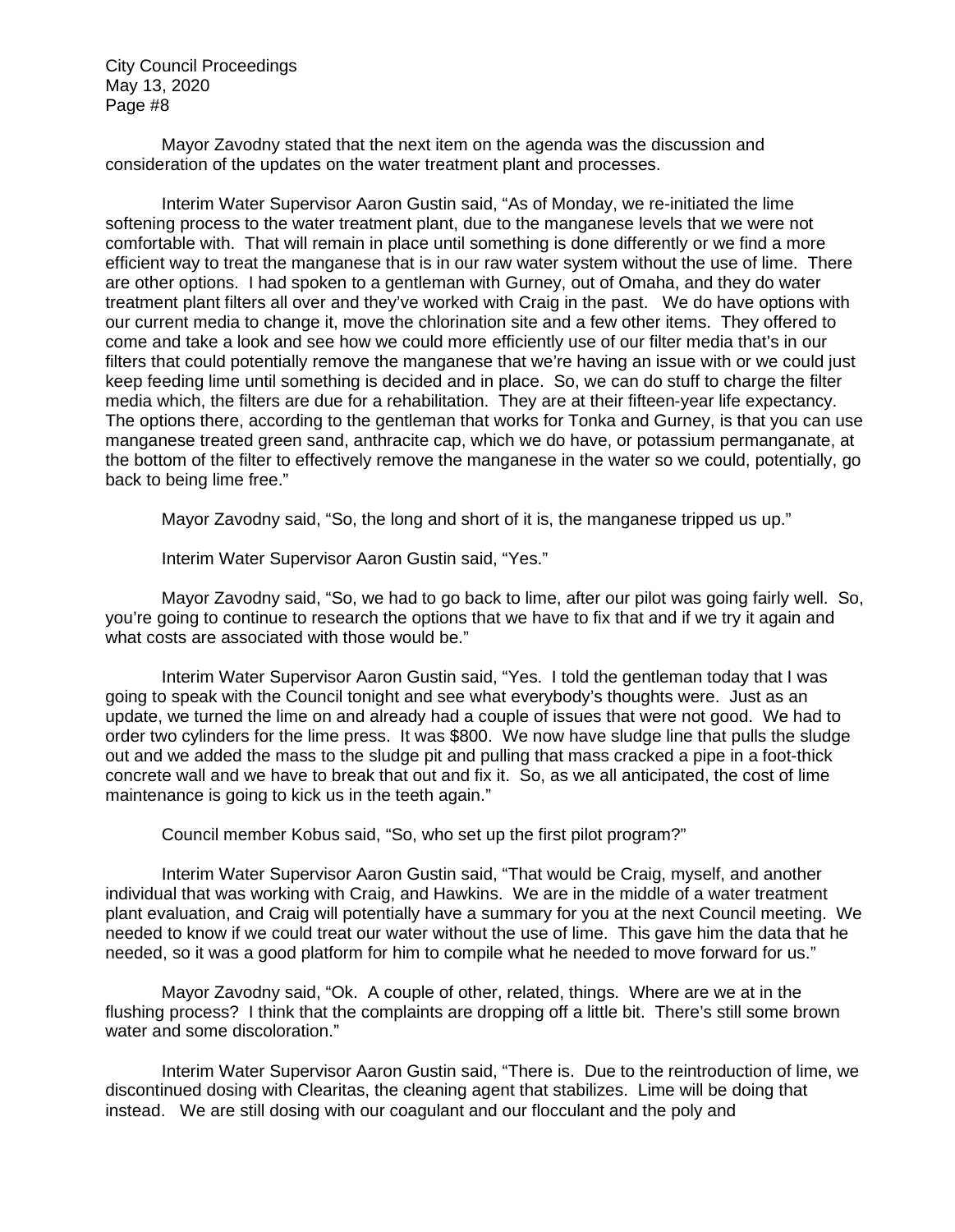orthophosphates to prevent brown water in the distribution system. So, that is your unoxidized iron and manganese, that is not dropped out in the treatment plant, that makes it through to the water, it oxidizes that as it is exposed to the residual chlorine, for disinfection, that's where the brown water, that you see, in a clean system. Our system is not so clean. We have been cleaning it. The first round of flushing is done. We have one day of flushing, that needs to take place on a Sunday, because of Henningsen's, because they won't be producing that day. Mike or I will go ahead and flush, around that area, but, otherwise, the first round is completed."

Mayor Zavodny said, "Once the chemistry settles down, we should stop seeing the discoloration."

Interim Water Supervisor Gustin said, "Yes. We're on the tail end. The last time we talked about this, I brought up the quote from the gentleman from Hawkins, he said 30 to 60 days is what we would see. We are at 30 days. It is starting to taper off."

Council member Hotovy said, "Any idea what it will take to rehab those filters to give another pilot program a shot at trying to eliminate the lime?"

Interim Water Supervisor Gustin said, "The gentleman is willing to come out take a look at our facility and make his recommendations, he'll talk with Tonka and give us a price."

Mayor Zavodny said, "I like that idea too."

Council member Hotovy said, "We're so close."

Mayor Zavodny said, "As if you don't have enough to do...you know we have the 1/2 cent sales tax that is dedicated to the water system. This summer - we've got to get those valves replaced, and then exercise them, and then there are a few blocks of main that we can get replaced. I'd just like to see us keep moving forward on that, as much as we can. Last year, and really the year before, was all downtown. That took up all of our time. So, this summer's plan prioritizes getting our valves replaced to the extent that we know we need to and what would you suggest? We mapped it at one time, the area of town where the mains are the highest priority. I know we have a fair amount of money in that ½ cent sales tax fund because we haven't really used it much lately."

Interim Water Supervisor Gustin said, "The area of main that John and I worked on in January, for that main break, was in that map, as part of the 3<sup>rd</sup> Street water main project. Given his up-close assessment, in the hole there, he doesn't feel that it will last that much longer and we should get to work on that. I feel that would be a good place to start, given that it was already on our plan to be the next project."

Mayor Zavodny said, "I guess what I'm trying to do is to lay the foundation. As we start the budget process this summer, if we are in agreement, those are the areas that I think we would be best served getting our water department working on. I have to throw one last thing out there – our revenue is based on the meters. We've got to get those to work. I'm not using that as a club to beat it over your head but we need that revenue. So, whatever we need to do to figure out accurate readings, so the customer is paying the right amount, we can bill easily for that amount used, your headaches will be much less and I'll not have to talk about it anymore, which will make me happy."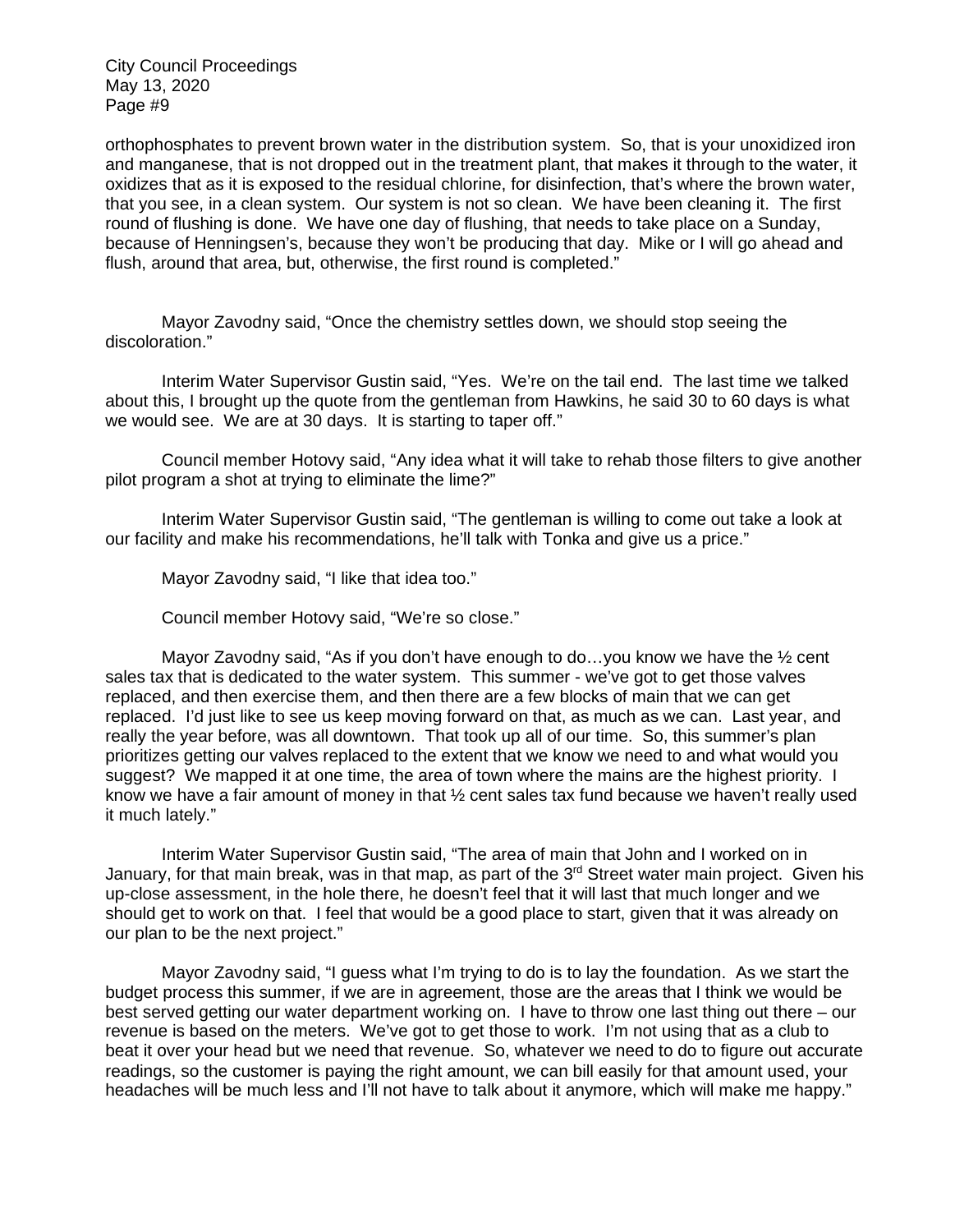Interim Water Supervisor Gustin said, "I do admit that progress on that has been slower that I would have liked to have seen it. I do want to bring up that given the efforts in the last two months, we were at 19.7%-line loss on our water loss report and now we are down to under 12% water loss. That goes hand in hand with the meters and tracking and things of that nature. So, we are making progress and I'll take every hit that I need to and it's moving slower than we would like."

Mayor Zavodny said, "But, that's a measurement accuracy problem as opposed to a leak somewhere that we don't know about."

Council member Kobus asked how old the water meters are.

Interim Water Supervisor Gustin said, "Some of them are pretty old. I can't give you an exact date but it is recommended that every eight to ten years, the meter is replaced. Meters tend to slow down, given the buildup, just like we have buildup in our mains, the meters that have mechanical workings on the inside, build up happens there too. There's a significant slowdown that can occur that is losing us money. I know we have a full plate, but it's something that we need to think about in the near future, is a campaign to start replacing meters."

Mayor Zavodny provided updates concerning the COVID-19 Coronavirus, and discussion followed.

Mayor Zavodny said, "I'll start this off. In our United Command telephone calls with the Four Corners Health Department, the discussion has now shifted into how do you reopen some of the places that have been closed down, courthouses, our city office will be a consideration of ours, libraries, the swimming pool, and the ballfield and ball seasons. So, what we need to do is have our discussions on what we want to do, as far as, what we know now. Our cases, as I've said before, we have 23 in our county, of those 23, 6 have resolved. So, we're at an active count somewhere in the neighborhood of 17, but that is not today's updated number. Testing has been up a little bit. I think the things that we need to watch – Colfax County is a hotspot in Nebraska, which goes hand in hand with areas that are hotspots, Madison, Dakota City, Grand Island, and Lexington. The close working conditions in some of those plants, the Smithfield plant in Crete – those are the places that you see very large numbers and then what happens is you've got people that, for years, have worked at Cargill, and they've gotten more mobile. We're going to see more cases. We're trying to balance economics, protecting our most vulnerable and having a measured approach to this. So, going one at a time, a lot of our neighbors, are looking at the June  $1<sup>st</sup>$  date to maybe start allowing access into the buildings again. Some of the latest numbers that we've seen say that we may want to bump a little later into June. Some of the reasons are that a lot of places are taking a "wait and see" approach that when the governor says to open up around June  $1<sup>st</sup> - it's$ going to be about two weeks before we see if numbers go up. So, that's a consideration. So, I guess I'd open up the discussion with that. We did make a decision on the pool. We did leave the door open a little, but, honestly the other cities on the call aren't planning to open. The sporting events was a big one and we'll discuss that a little bit tonight. Let's see what happens with the softball and baseball. The restrictions are pretty strong with it. It's a concern that I have but we'll discuss that as a group. But, he (the governor) did say that you can't do basketball, you can't do soccer and some of those others. So, that's where we're at. We need to decide. Let's start with the City Office. What threshold do you want to get to? How do you want to decide to slowly look at improving the access? I'm going to throw this out from the start – a lot of what I've been reading and watching says that how we do business is going to change. It's cliché but it's true – there is a "new normal". I don't know if any of us know exactly what that's going to be yet. So, the question for us is "what is our "normal" going to be"?"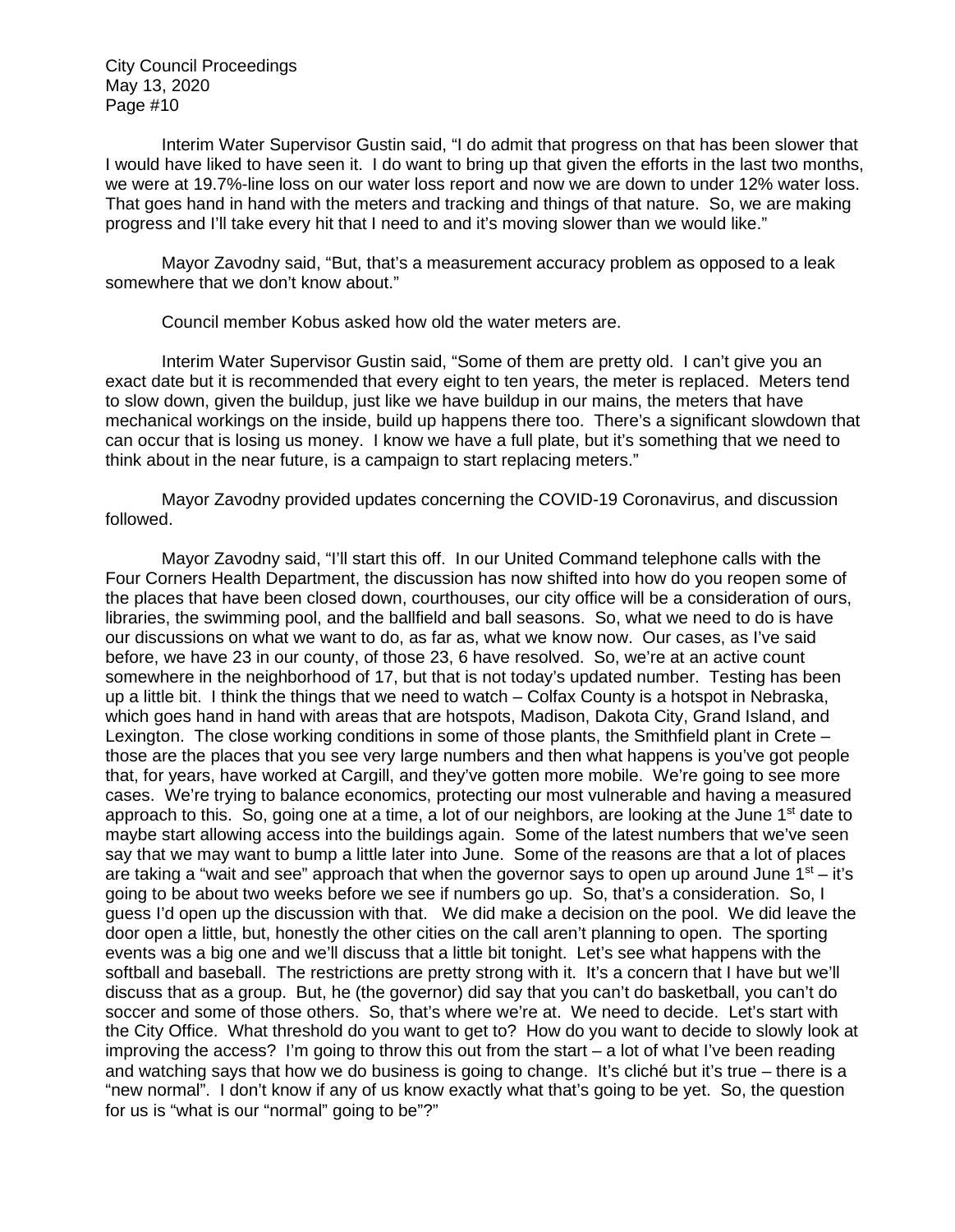Council member Kobus said, "Well, you already have them locked up with plexiglass around everywhere. Basically, all you're doing is going through the window and talking to them as they come in. I don't see anything wrong with that."

Mayor Zavodny said, "What kind of timeline? Let's start with the City Office."

Council member Trowbridge said, "The City Office, at times, will put people across the desk from each other, in a 24" to 36" range. I don't see it as a lot different than full-service dining, under no restrictions – that's when we open City Hall."

Mayor Zavodny said, "OK. That's a threshold." Council member Hotovy said, "Have we seen an uptick in credit card payments?"

Deputy Clerk Comte said, "Yes. Absolutely."

Council member Hotovy said, "Are we passing that charge on to our customers?"

Deputy Clerk Comte said, "No. We do not. We absorb those charges."

Council member Hotovy said, "Maybe we need to start doing that because that's costing us money. If you pay your taxes, over the phone, to the County, they are going to charge you a percentage, to use your credit card, because that money has to be paid."

Deputy Clerk Comte said, "Right. Early on, when the decision was made to implement the credit card machine, the Council, at that time, decided to just absorb that as a cost of doing business. Now, if you want to change that, that's fine. That was decided at that time. The last month it was about \$375.00 and that is divided between electric, water and sewer."

Council member Bruce Meysenburg said, "That was to help people with the Coronavirus when it first got started."

Council member Hotovy said, "That's about \$3,500 per year. It's not insignificant. As business changes and evolves, you're going to continue to have more over the phone payments happen, I would assume."

Mayor Zavodny said, "There are two arguments to that, too. To incentivize people to do it, which benefits us, and to what level are we willing to absorb it. Maybe we would do half or something, so the blow isn't as much. Maybe some sort of compromise or do we pass the whole cost on."

Council member Hotovy said, "That's just one thing that I thought of. I had known that we never did charge that and if a tax payer has to do it then maybe we should too."

Mayor Zavodny said, "At the time that was decided, I'm sure that the usage was significantly less than it is now. I think that's a good agenda item for a future meeting to see what we want to do. It's good that we have this discussion, so now we can start thinking about that."

Council member Trowbridge said, "I think that it is and on the flip side – we don't have the returned checks that we once upon a time did."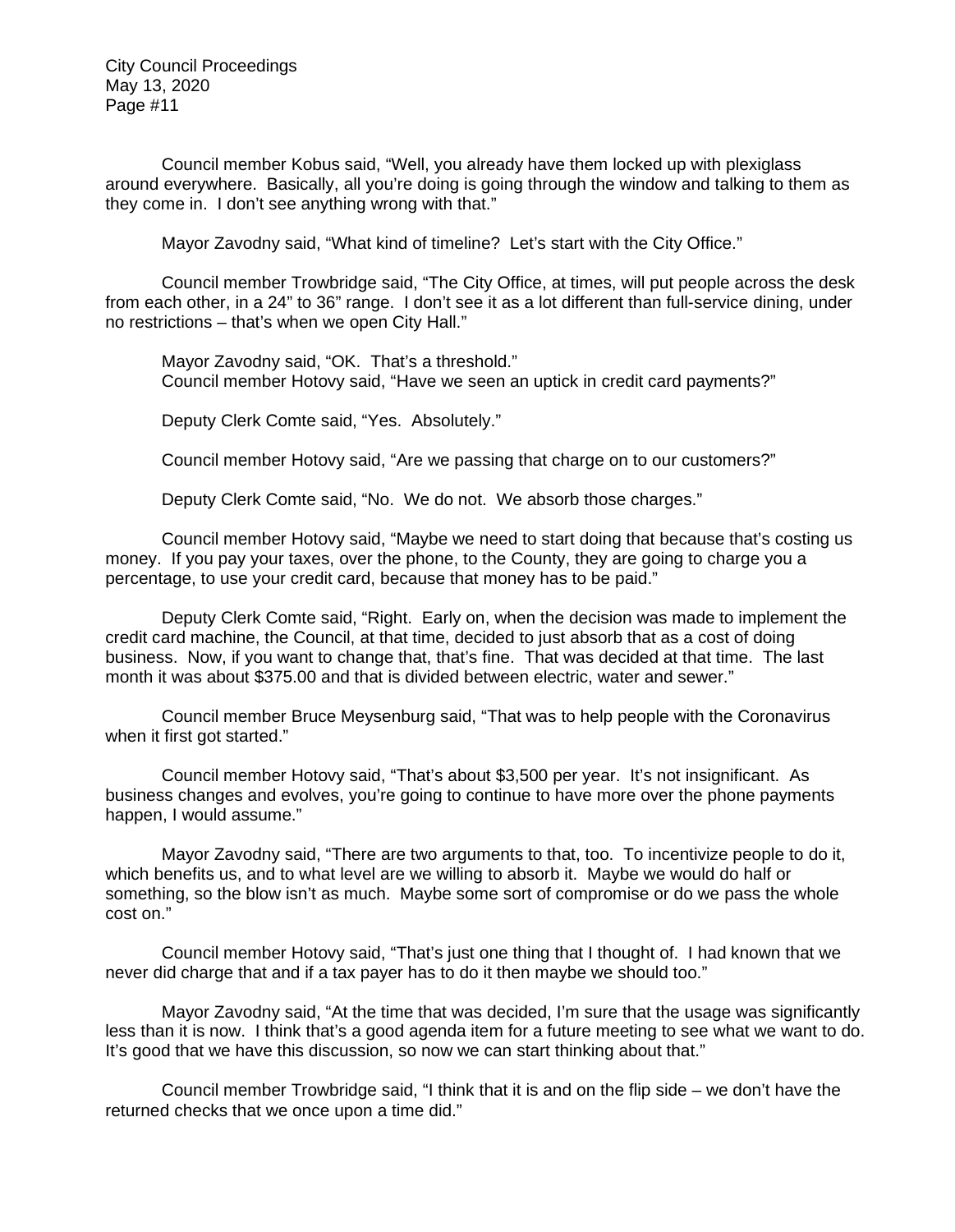Deputy Clerk Comte said, "That is absolutely true."

Council member Trowbridge said, "Those are costly in both time and collection fees. It's 50% on collection fees, a lot of the time. There are people whose lifestyle, that's a lending institution, is a piece of plastic. If we offer them the ability to use it, and don't penalize them heavily for it, I would encourage more, because it's a great cash flow."

Council member Hotovy said, "I just can't see passing that on to everybody else."

Mayor Zavodny said, "Yes. That's a good point. So, as far as when restaurants are able to operate without the 50% capacity, and in some areas of the country, it's 25% yet, when they get to 100%, start looking at the City Office to reopen. You know, counties are struggling with this too, when to reopen."

Council member Hotovy said, "With this being such a fluid thing, do you really want to set time tables?"

Mayor Zavodny said, "I don't know that I came tonight wanting to set a time table, because it does change hourly, to some extent. But, some idea of what is the threshold we use. What is the data that we are going to use to say, ok, we're on the down slope?"

Council member Trowbridge said, 'If the threshold cannot be a time table, a given date, in the future, upon it happening, we can go ahead and open things up."

Mayor Zavodny said, "I don't think that's a terrible idea. Once we feel that, or the state feels that you can use a restaurant somewhat normally again, I don't think that's a terrible way to approach it. You know, Mark from Butler Public Power, is on our calls and they wanted to try to get their work force back to normal, they've been doing the split shifts, but they've held off on that for the time being. Everybody is struggling with this, to some extent. What about our library?"

Council member Trowbridge said, "We've got a lot of vulnerable people using the library. Children, early in this pandemic, were not classified as vulnerable, but as time goes forward and the medical community learns a bit more, children are starting to show symptoms at six and eight weeks after they've cleared the virus, supposedly through their system, so we don't know all of the answers yet on children. We do know the answers on people like me, old people, and people like me frequent the library more than the middle-aged people. We've got a different audience there, I believe."

Mayor Zavodny said, "Thank you for opening that door, because as I've been trying to decide things throughout this, I've looked at our vulnerable community. If you get into a nursing home, our demographics are an older population. We're trying to slow this down. Every day that we buy is one day closer to either a treatment that makes the symptoms less severe or a vaccine that will hopefully prevent you from catching it, so that's been the approach. But, the with the library, I'm comfortable with what we're doing right now but, people are getting impatient. Most libraries, some of them have drive throughs and some of them have other things, and they let books sit for a while one they are returned. Our library, to their credit, made some good decisions early on – they aren't going to charge fines because it's harder to do the business. But, bringing kids in and kid's programs, the use of the computer lab, I think we have to be really careful with that kind of stuff. A computer isn't something, from everything that I've read, that you can easily disinfect because it's harmful to the computer to use products on it and if you have to do it over and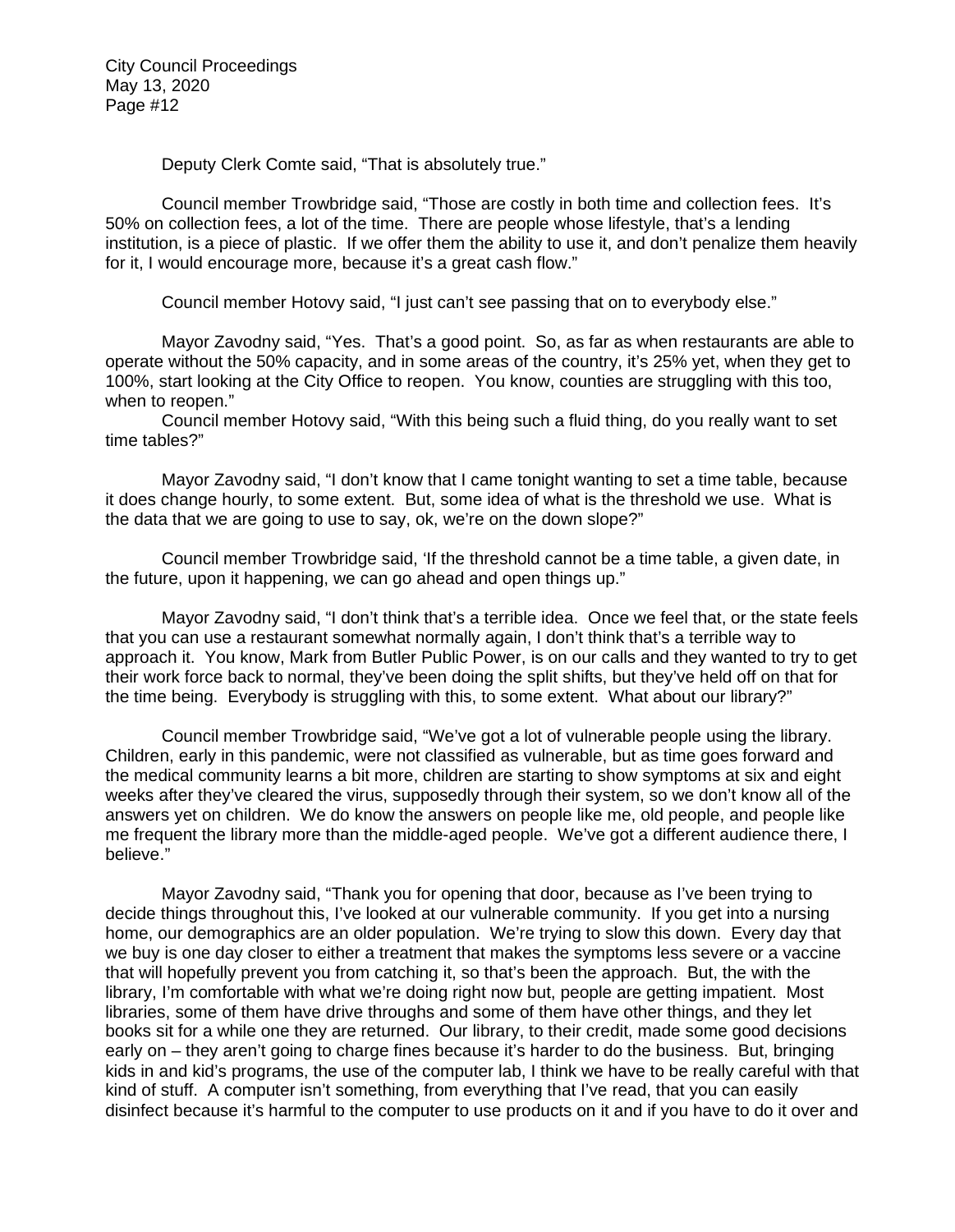over, that wouldn't be good, and people are close together in that computer lab in a confined space. Some communities will open them on a more limited basis, but how do we approach that? We're starting to run out of time to make a decision. Do we leave it like it is until we decide that it's not?"

City Administrator Clayton Keller said, "So, the current plan at the library, if Council allows them to go forward with it, and you're welcome to change it, the library board and the library director had a meeting and they decided that June  $1<sup>st</sup>$  they would allow the employees to come back and begin working and sanitizing and organizing things and then two weeks later, they would start library services, on a limited basis, they would do two hours in the morning, adult hours, so adults could come in and do some library services, and then they would have two more hours in the afternoon after they sanitized everything, where they would allow adults and children."

Mayor Zavodny said, "So, that plan would involve social distancing, and no more than ten people, that's the rule now, until the governor changes it. So, what about the computer lab?"

City Administrator Clayton Keller said, "I don't know that they've made a decision on that."

Mayor Zavodny said, "That would be the one area that I would have some indigestion over, I guess. What about children's programs?"

City Administrator Clayton Keller said, "I'm not sure which ones they planned on running."

Mayor Zavodny said, "Because to tell a child not to touch their face, to wear a mask and not share books, you're inviting disaster, in my mind, until we can get this a little further down the road. Can someone give me a compelling reason why we would take that risk? Because, I can't justify it myself."

Council member Trowbridge said, "I think that the fact that we meet every two weeks helps immensely, because we aren't thirty days out on a decision. We're fourteen days from looking at it again. Like Kevin said, it's fluid and it's changing daily and sometime by the hour."

Council member Hotovy said, "In the last 24 hours we didn't have a new case in Butler County. Now, tomorrow, we may have 60. We don't know."

Mayor Zavodny said, "It depends on the timing of the testing. We will have to decide at our next meeting what the next step is because we won't meet again until the June  $1<sup>st</sup>$  date has passed so I think that the discussion here is helpful as far as, be thinking about….."

Council member Hotovy said, "At least they have a plan."

Mayor Zavodny said, "Yes. The other thing that I've said before, and maybe it got lost, in our Four Corners calls, we've tried, at least in the Four Corners area, to be consistent on the communities. Because, what they've found is that if one courthouse was open in one county and the other one was shut down, people were going there to do business, as far as driver's license tests and those kinds of things. I don't think that they were coming out either. But the salons were a great example, and part of the reason that it worked was that if everybody was doing the same thing, then people weren't trying to travel and that's another thing that you don't want is a lot of back and forth between communities. So, I think that with the library, by our next meeting we'll have to decide. They have a pretty good plan and we might have to modify it a bit. They need to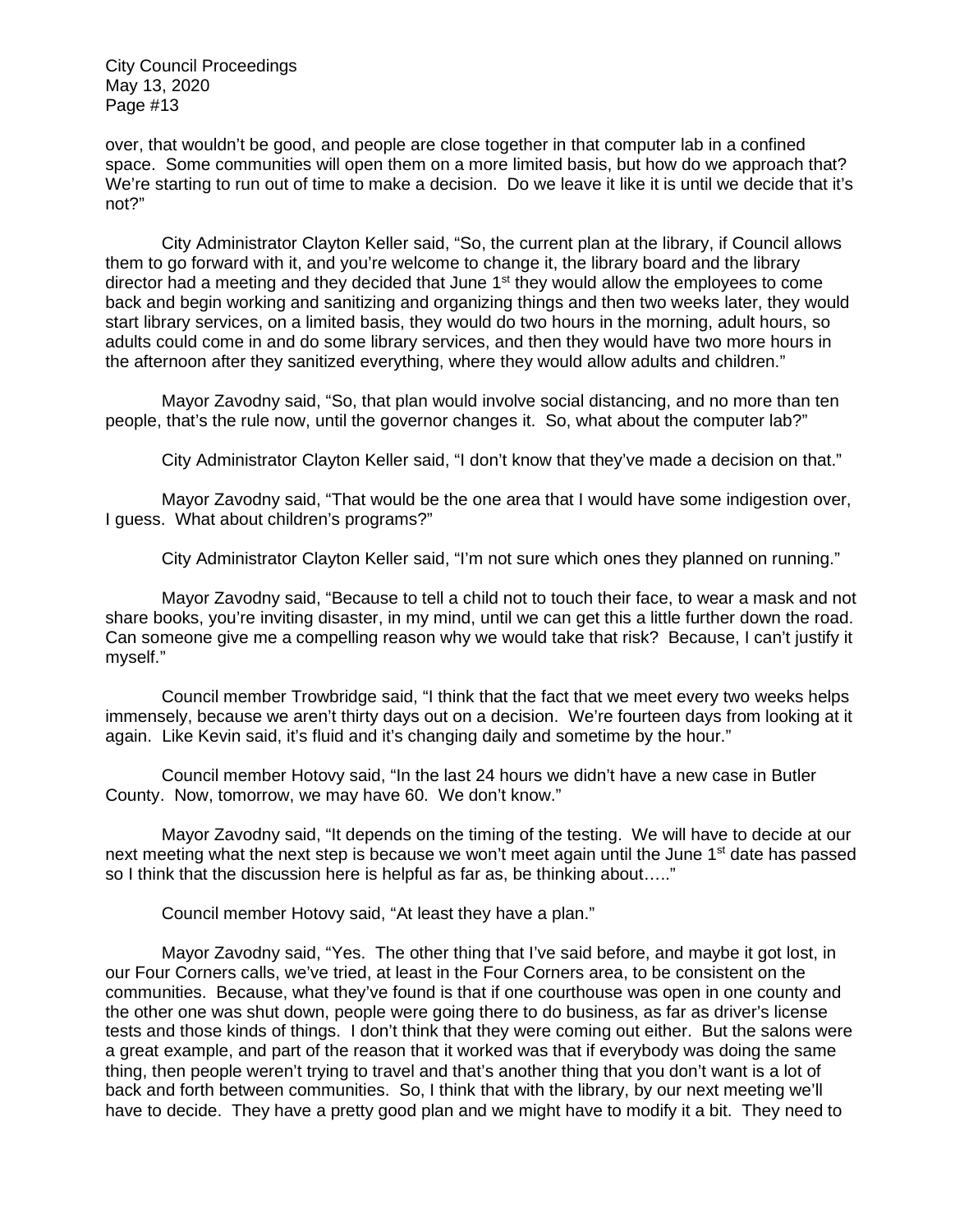tell us specifically about the computer lab and specifically about the children's programs."

Council member Kobus said, "Don't they have guidelines?"

Mayor Zavodny said, "Yes. The same as everyone else. The guidelines for churches to reopen, no collection plates passed, no hand shaking, only households sit together – six feet apart, no communion – well, we had issues. People complained and it's just hard. Communion bothers me because you have a lot of vulnerable people that wanted to go back to church and it's a risk. So, that brings us to the ball association. There's a whole lot of information out there today. The newspaper talked about it. There's just a ton of questions and the logistics are complicated on this, disinfecting dugouts, disinfecting equipment, no handshakes after the games, only people in a household are allowed to go watch a game but they can't sit in the bleachers, they have to bring their own chairs. Then, the people for the next game have to wait in their vehicles until everybody clears out. This is a logistical nightmare. I'm just telling you. There are some people tonight who are going to argue that they are willing to undertake those things. We're willing to listen to that. But, that kind of frames the discussion that we're going to have."

Council member Kobus said, "If you have a bunch of kids playing baseball, the parents are all going to congregate. That doesn't make much sense to me. They aren't going to separate that much."

Mayor Zavodny said, "It's going to be a challenge."

Council member Trowbridge said, "Are the public restrooms all locked up now? My question is for the ballfield? If you get that number of people out there, and we have locked up restrooms and we have to have them locked up, can we go for a couple of hours? I don't know."

Mayor Zavodny said, "I know concession stands aren't allowed."

David City Ball Association President Kory Kuhlman said, "Yes. Concession stands are not allowed. The restrooms, from what I understand, are open to a little bit of interpretation. One thing that I read said that you have to have somebody on call, I suppose, to service and sanitize them hourly, regularly, while you have people there. I've also talked to other communities that said that they were not having public restrooms."

Council member Trowbridge said, "I've seen more restrooms closed in convenience stores and public buildings than ever before."

Mayor Zavodny said, "That makes some sense. Now, a part of the complicated thing on this is that our agreement is a lease back to the ball association, but putting the onus back on you – there are so many things that I want answers to…how many people have paid, are they going to have teams, are you going to be reimbursing money to people who don't want their kids to play? What is the logistics of all of that?"

David City Ball Association President Kory Kuhlman said, "I can say, as of two days ago, we were probably in the same percentage that we were under the assumption that there would be no season. I think that a majority of us thought that. Monday, of course, with the recent update of those, it threw a little curve at us. We had a meeting yesterday, and I asked Clayton to be a part of that. The thought there was to say that we hadn't done anything to prepare for the season and now let's try to prepare for what it might take to be able to do this. So, we have the guidelines that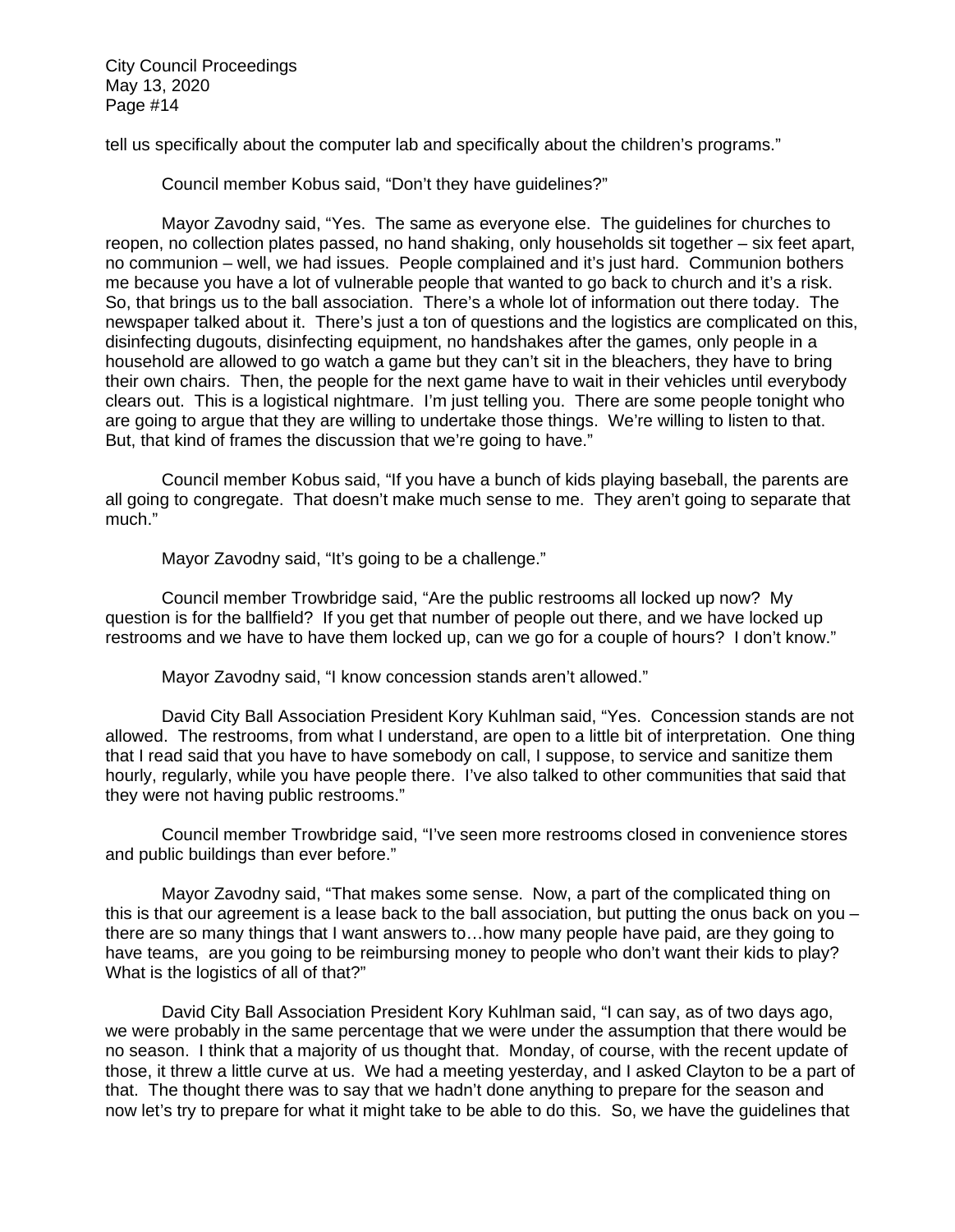the governor laid out. We went through all of our age groups, t-ball, 8 and under, 10's, 12's, 14's, so on and so forth, and assessed. The t-ballers stay in town. The 8-year old's and on up, travel. So, they are not just here locally. So, we had some issues with how are we going to oversee the 225+ kids signed up in the program. We broke it down. The practice guidelines are much more reasonable to attain. We're not, obviously, worried about fans and other outsiders, potentially, coming in. So, you can distance, and you can have some space there that you would feel a little bit more comfortable with. We've also talked about upping how many coaches we'd need to assign to a team. That would be a big ask. I'm not even sure assigned is the right word. Requested, maybe. So, that in the past we've maybe had one to two coaches for ten to fifteen players and now we'd need three to five coaches, potentially. We talked about making it a requirement, if these things were to be seen through to fruition. The practices, to me, were a little bit more attainable."

Mayor Zavodny said, "How are you going to disinfect the equipment, even in practices? You're going to have to wipe down bats and helmets."

David City Ball Association President Kory Kuhlman said, "Yes. We've had those same questions. So, where do we attain this sanitizing equipment? How do we uphold our coaches to do it? We'd have to have a lesson to say that helmets would be this way and bats would be this way and then there's the balls and the catcher's equipment. So, we have those questions that we talked about yesterday but don't have that answer, as of yet."

Mayor Zavodny said, "Go, try to find a Clorox wipe right now."

David City Ball Association President Kory Kuhlman said, "That was our question too. We can't buy it for our houses, how are we going to do it for the ballfield? That's a good question."

Mayor Zavodny said, "I'm not arguing against it. I'm just saying these are all things that you have to consider during this. How do you make it work? Who are you going to play? Have you talked to the other towns yet? Is there going to be a league? Milford's mayor, on our call last Friday, said that they haven't decided yet."

Council member Hotovy said, "A lot of communities haven't decided yet. Wahoo is going full steam ahead."

David City Ball Association President Kory Kuhlman said, "They are. We've also reached out to them (Wahoo) and their parks and rec director. Of course, they have a much bigger resource there, but they've almost gone so far as to say that they may only have one adult per player come to the facility. I don't know if that was in regard to practice or play. But, none the less, they were looking to limit it to, not just household, but to one parent. So, I have talked to others. We've reached out to York. York has an unbelievable facility. They have some club teams that have scratched. They're done. Dwight is done. I reached out to Shelby-Rising City and the Village of Shelby said that they could probably use the field but there won't be any public restrooms. But, in regard to their coaches, they had the same questions about guidelines that we do."

Mayor Zavodny said, "The amount of restrictions seems much heavier to try this than I would have thought. Now, Legion dropped. So, there will be no legion teams. Do you even consider having those teams?"

David City Ball Association President Kory Kuhlman said, "So, I have a little bit of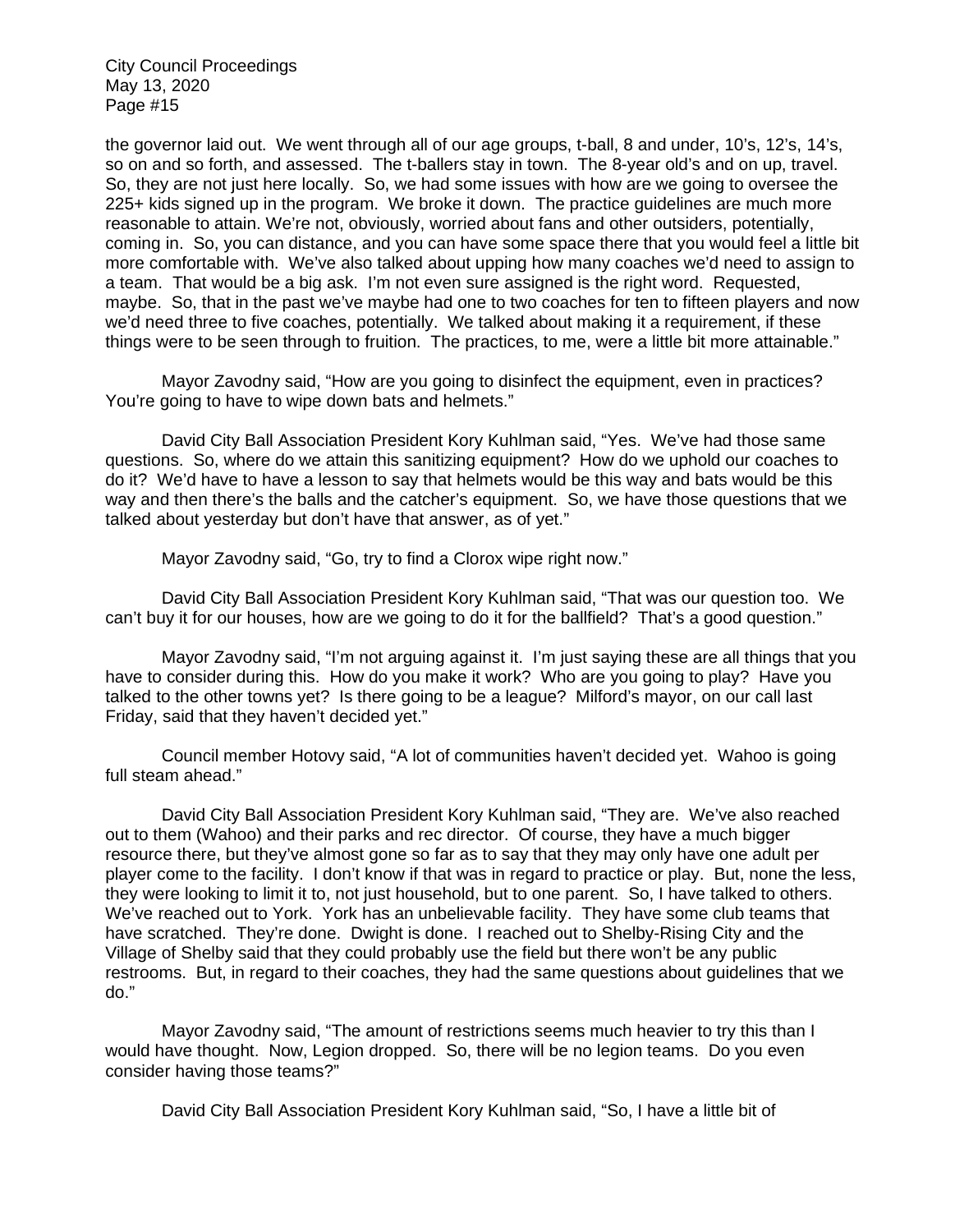homework there to do yet."

Mayor Zavodny said, "There's no insurance."

David City Ball Association President Kory Kuhlman said, "They are allowing some small localized teams that have their own insurance, but it's still out there as to who they might be able to play. We had that discussion, as well. There's really no assurance on that one right now, either."

Mayor Zavodny said, "So, as you sit here tonight, not to put you on the spot, but have you polled the kids to see how many would go forward?"

David City Ball Association President Kory Kuhlman said, "I'm glad you asked that. So, as a part of the meeting yesterday, we laid out, as of right now we have 225+ kids signed up. I think that I've received a handful that said no. So, I visited with the group yesterday, and I wasn't sure that we were going to talk about this tonight, so I was going to put it out there to let everybody know that if they would like to retract their registration and fees that we would return all of that. We haven't drafted teams and we haven't really even assigned coaches. We hadn't done any of that, to this point. So, we did lay out a timeframe as to sometime next week if we proceed to try to walk this line, that we would have an opportunity for people to get their registration fees and forms back and then the next week following, we'll have to look at drafting teams and seeing who else is even eligible or available to play."

Mayor Zavodny said, "And hiring umpires and all of that."

David City Ball Association President Kory Kuhlman said, "I did reach out to Will Reiter. He does a great job with all of that. He's done that for us the last couple of years of lining up umpires. As of right now, he didn't seem to have a reservation about having umpires but, certainly, they have a whole contingency of questions as well, as far as, what is their responsibility in these guidelines."

Mayor Zavodny said, "Yea. That's another thought that I had and you raise a good point. Who's going to police this and can you really enforce the violations? It's just really complicated. The first games can't happen before June  $18<sup>th</sup>$ . What kind of season would you look at?"

David City Ball Association President Kory Kuhlman said, "So, we've heard nothing in regard to softball leagues. With the baseball, we've had requests as to which towns are even available by next week. In visiting with some of the guys that I have, the league thoughts are probably out. We would opt out of playing in a league. Potentially, the thought would be, somewhere down the road, do some pick-up games. Like, we contact Shelby and have a Friday night thing. With the league, I think we all thought that a league is going to be a stretch, so I don't know that I could answer that right now."

Mayor Zavodny said, "Can you talk me through the logistics of this? There are nights, especially with t-ball that you have games on every field and they are back to back to back. You can't do that. How does that work."

David City Ball Association President Kory Kuhlman said, "There's a lot here. So, we talked about that, in the terms of, maybe we should rule out t-ball completely. Five through seven-year old's are a lot to deal with and to try to keep them from potentially being on top of each other is a tall order. So, we talked about that, but then, the issue becomes, where do you draw the line?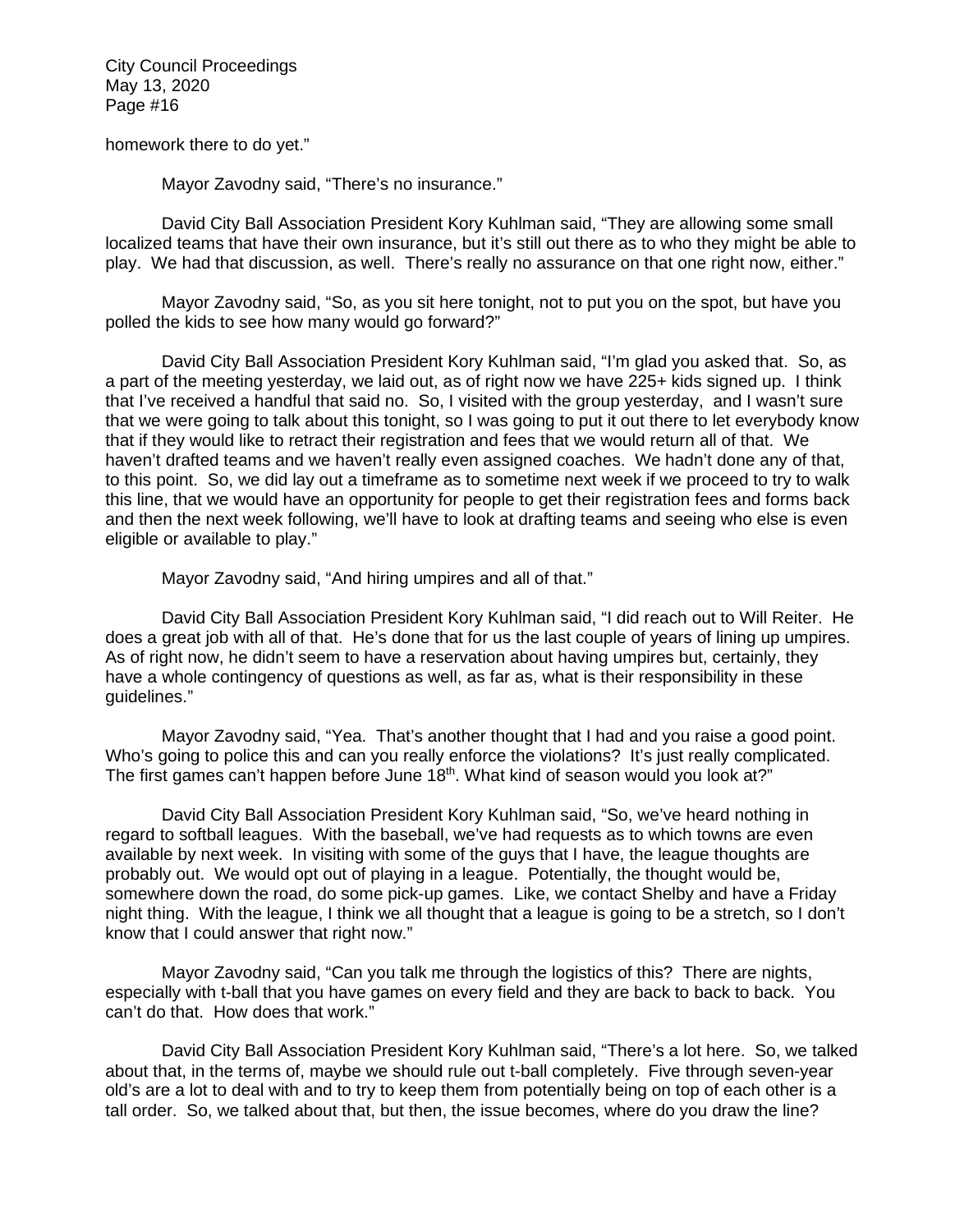Eight-year old boys aren't great either. So, we addressed some of that. Then, that kind of gets into our game nights, because then we talked about having the next team coming, they have to have a designated area to warm up. The American Legion field might be available. If we didn't have tball, maybe you could have a warm up there, but conceivably, we thought that maybe we'd have two fields running, at best and have two fields open. But, again, that goes back to how we're going to monitor this. We probably need ten volunteers out there every night to manage where people are sitting and who is coming into our ball park, which team is going where to warm up and I don't know how you enforce things."

Council member Pat Meysenburg said, "I think there's too many unanswered questions. We ought to just scrap it."

Mayor Zavodny said, "There are people who came tonight and they should have an opportunity to be heard."

David City Ball Association President Kory Kuhlman said, "As of yesterday, I would have 100% agreed with you, because it's tough, but it's not impossible, everything is laid out. I would say there are potential things that we would have to do. We would have to ask our parents for a lot more than they've ever done. That would be the only basis for this to happen would be that the parents help – you can't have 20% of the parents, you'd have to have 50% of the parents. So, I agree with you, there's a lot of questions but it's not impossible but it's a really, really tall task. So, that's where I left it – it's not impossible, it's just a really tough one and I don't think that we can get through it without a lot of volunteers. That would be the only way."

Jeff Wisnieski and Nathan Wall were present to express their wishes to have a baseball season, whether it be just tournaments or some games. Jeff Wisnieski asked if they could at least practice here so that they could go to tournaments. They asked for two weeks to "get their ducks in a row".

P.A. Jim Witter said, "I don't know where to start. There's a lot. The chances of everyone in this room getting COVID-19 is very high. So, those two curves that you see all the time, include everyone. So, to think that you're going to dodge the COVID-19 bullet for the next year or two, is not very practical. It's very unlikely. The idea behind those two curves is to allow enough hospital bed and enough ventilators, if you need them, if you're sick enough. There's three ways that we're going to get over this or through this – one, develop a vaccine, two, develop a medication or the third way is a herd immunity. To me, a herd immunity is probably the most logical solution right now. The people that are doing the best through this COVID illness is young people. Not that you want to get everyone sick at the same time, but, the young people seem to be, for the most part, seem to be very mild symptoms. So, the thought that this is going to kind of raise its ugly head even worse this fall and winter time, to me, this is an opportunity to kind of slowly open up the gates a little bit, and possibly getting some young people, I hate to say that, and it sounds weird coming from me, but possibly get exposed to this and maybe sick, and to start developing that herd immunity, which needs to be probably 70% to 90% of the population. In doing so, we're going to protect our elderly and people with comorbid conditions. So, I appreciate the fact that we want to try to protect everyone, but the reality of it is not there. It's going to be a brush fire and not a forest fire, is probably the analogy that I can come up with, and not get everyone sick at the same time. I was asked to come here by some people with the ball association, and that is young people, for the most part. You use the precautionary measures. Is it going to be 100% perfect? I don't know. You try to do the best that you can. If you get one kid that sick, do you close down the whole season then? Like I said, you need to get a few people slowly exposed to this. With those two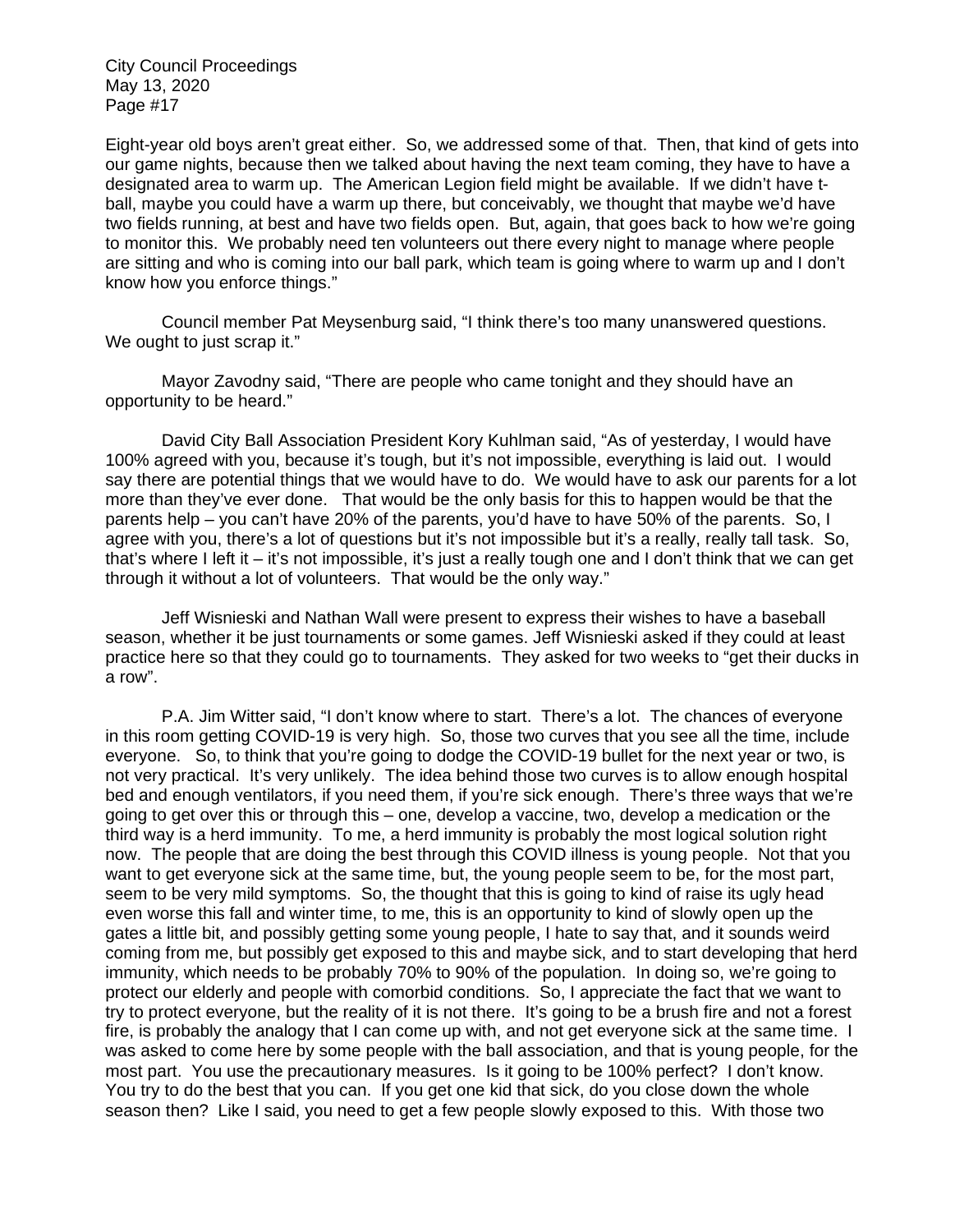curves, they include everyone, in order to get through this. So far, what I've seen, there's not a lot of good data out there as far as medications. The majority of the people are getting better after they get sick."

Mayor Zavodny said, "Do you have any idea on the Remdesivir, how many doses there are in Nebraska? It's difficult to get a hold of."

P.A. Jim Witter said, "I have a patient at Bryan and he can't get it. It's very, very low."

Mayor Zavodny said, "That seems to have the best result for people who are really, really sick."

P.A. Jim Witter said, "It may be the best right now but it's not even close to being perfect. There are probably five to seven different other things that are coming down the pike. This isn't easy. But, in my opinion, exposing some young, healthy kids to this is not all that bad. That's my take on it. My opinion through all of this has always been kind of waxing and waning. As I'm seeing patients with it, and as we're seeing nationally how things are going, and as I see other physician's recommendations, that's what the thought is."

Mayor Zavodny said, "I'm not sure that you'd be in the same camp as Dr. Fauci right now. I think your argument was well presented."

P.A. Jim Witter said, "I think that the governor has it right, in the sense that, let our hospitals dictate how we open up. Hospitals aren't even close to being at capacity."

Mayor Zavodny said, "That was announced on our Friday call, too. We are not treating any COVID-19 patients in our Four Corners area. Everybody has been transferred. It seems like Bryan feels like they are in good shape with capacity. So, here's where I think that we are – are we comfortable making the decision in two weeks? I am kind of leaning toward opening for practices but I'd just as soon not have any games. I think that with having the games, there are a lot of things that you have to worry about and bringing other teams here is going a little too far."

David City Ball Association President Kory Kuhlman said, "I would ask that too, then. We will be looking for guidance too. Are we going to draft teams and allow them to practice? If it's a group of kids that are twelve year old's that want to go and play ball but the 10 year old's don't, realistically, I don't want to be the person, or any of us, that have a say as to who is going to do that and who's not. Part of me would say, as the ball association, I would almost be inclined to say that there won't be any ball. We can support you, but I'm not going to be a part of choosing or saying who will or who won't."

Mayor Zavodny said, "So, are you guys ok with us making the designation that we will have no organized ball association program this year or do you need that piece to make it work?"

David City Ball Association President Kory Kuhlman said, "So, let's say with the 12-year old's that we have 10 parents that are all on board, but the eight-year old's only have two parents, do I say eight-year old's, you're out? 12-year old's – go for it. That's the dilemma. I find it really difficult as a ball association to say who is going to play and who isn't. It's not necessarily fair to that age group of kids, just based on the set of parents that volunteer. I have a little bit of reservation about that. Hopefully, that makes sense because I'm not trying to wash my hands of it, but I also know that we visited about that and we said what happens if we don't get this age group."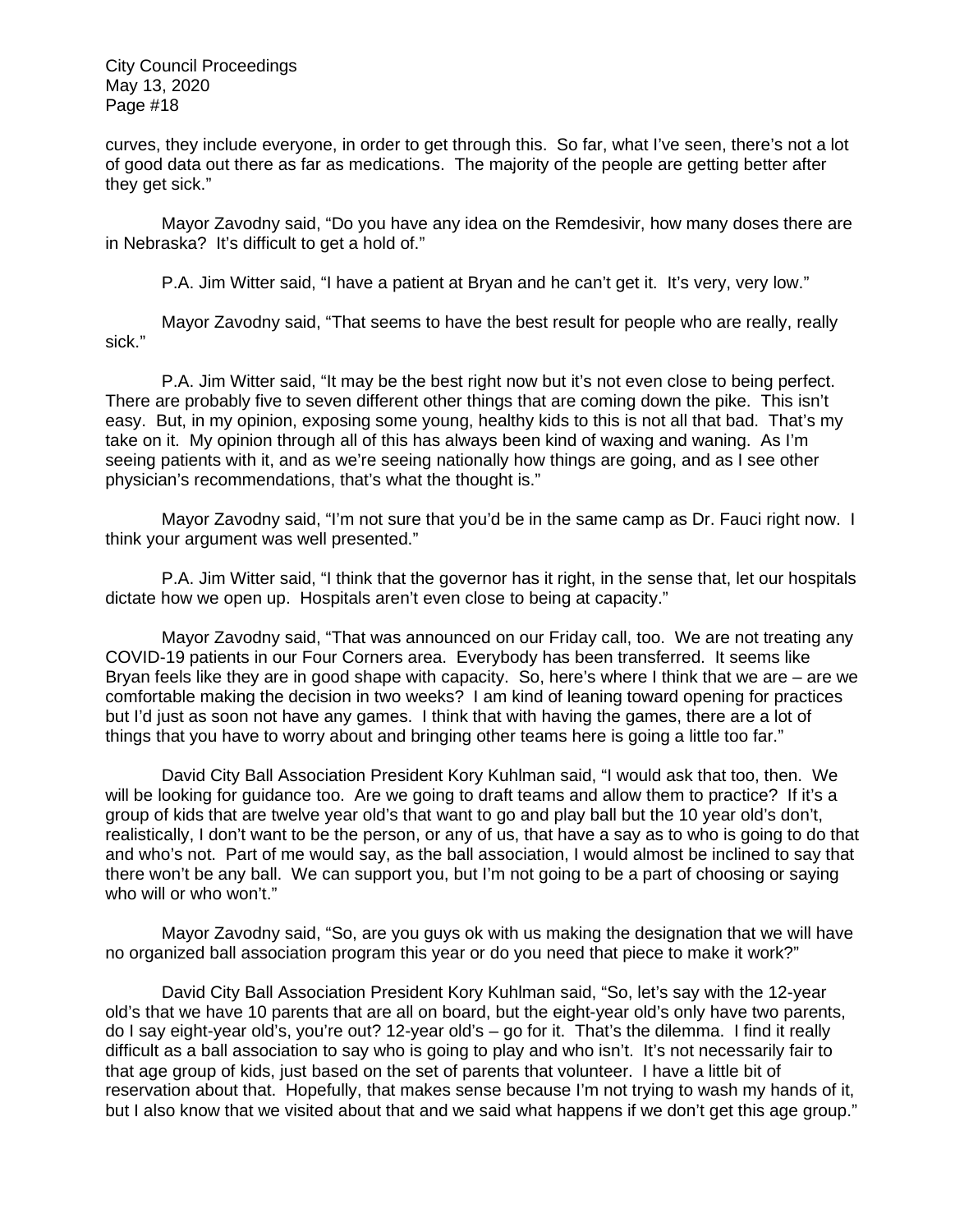Council member Trowbridge said, "My question is, if you go ahead with this, and you start seeing that it doesn't work, can you pull the plug?"

David City Ball Association President Kory Kuhlman said, "I would absolutely be inclined to pull the plug."

Council member Trowbridge said, "I think it would have to be done and I want to make sure that your people would be ready to pull that plug, if it doesn't work."

David City Ball Association President Kory Kuhlman said, "I, at least for myself, as a board member, if we don't get that commitment, prior to June 1<sup>st</sup>, it can't happen. I'm not going to police it. There were questions about that, too. If Nathan's dad shows up, am I going to be the one to tell him no?"

Mayor Zavodny said, "I will tell you this. We've had a lot of discussions on that. The enforcement part doesn't have much teeth. Some jurisdictions have put fines in place but we don't have that here. That's part of the debate, if you want to get really deep, free society versus how much you protect the public interest. Let's do this. You do what you need to do between tonight and our next meeting in two weeks. See what you are able to gather of how many people could be interested and plan for, maybe, no games here. That's a real possibility. I'm not saying that's the decision, but, be prepared for a couple of different ways that this could go. Then, we decide in two weeks. Is that fair? I know it took a long time. This is an important debate and we want to try to do the right thing. We need to collect as much information as we can and try to work through the logistics. When I read those restriction, I thought, you're saying "go ahead" but you've made it awfully hard to do it."

David City Ball Association President Kory Kuhlman said, "I appreciate the communication."

Mayor Zavodny said, "I appreciate all of you for coming to the meeting. I think it was a good discussion. Alright, in two weeks, we'll see where we're at."

City Administrator Clayton Keller said, "Essentially, through the stimulus package or the CARES act, the federal government is willing to give our municipal government \$20,000 and this is an agreement that says "Yes, we will allow you to give us the money."

Mayor Zavodny said, "When you present it that way it's pretty hard to say no to that. You think that the card reader is the way to go? That could be a revenue maker for us."

City Administrator Clayton Keller said, "No earmarks. This money is for us to use for the stimulus effort. I think the card reader is absolutely what I want to use it for."

Mayor Zavodny said, "Does anyone remember what our share of that was?"

Council member Hotovy said, "Wasn't it \$30,000 to \$40,000 for our share?"

City Administrator Clayton Keller said, "We're only responsible for 10% and the \$20,000 will help pay for a large portion of that."

Council member Hotovy said, "I do think that there would be more pilots stop if they could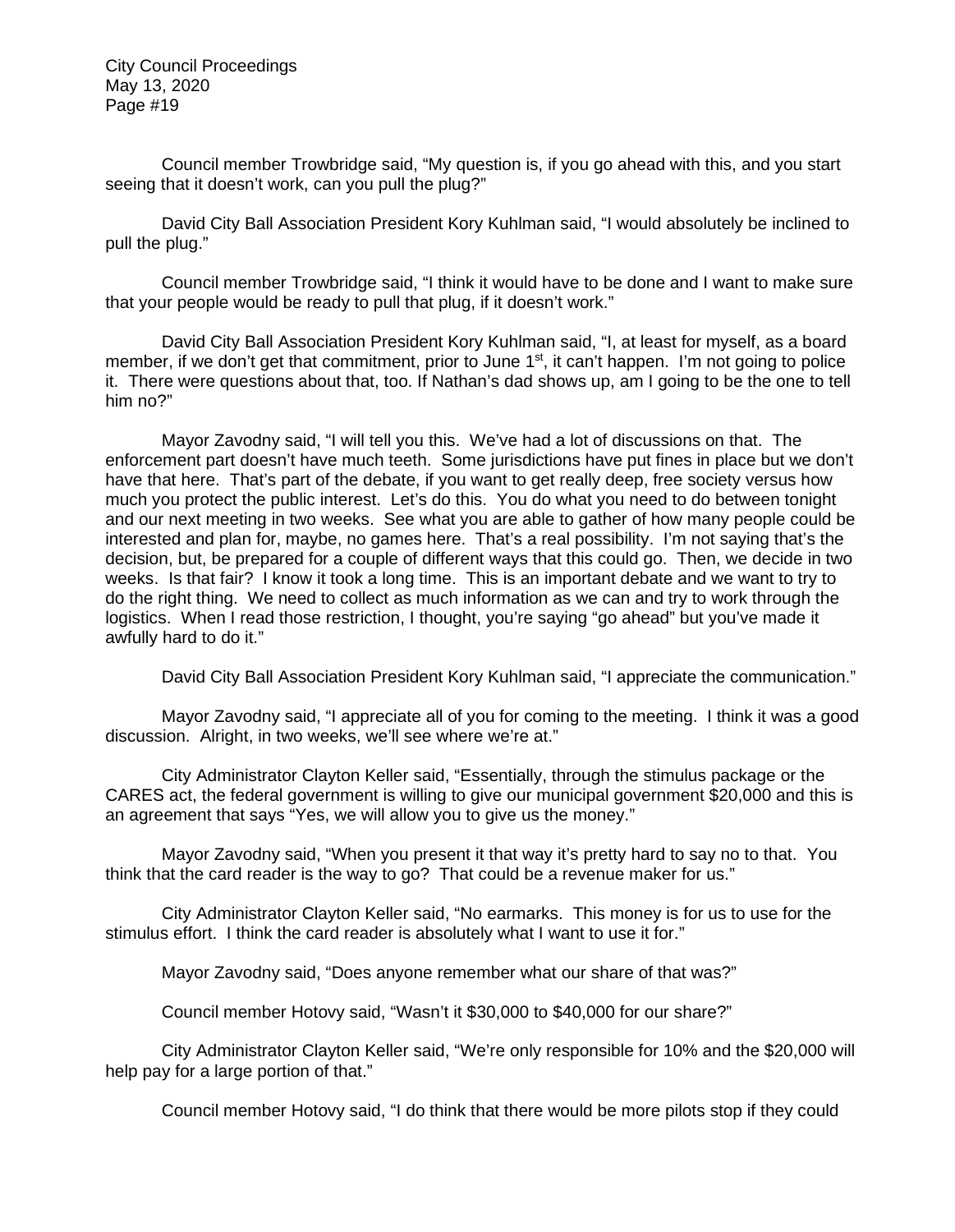use the card reader."

Mayor Zavodny said, "They have a really good network."

Council member Hotovy introduced Resolution No. 14 – 2020 adopting and approving the execution of an Agency Agreement with Nebraska Department of Transportation, Aeronautics Division, for Grant No. 3-31-0025-012-2020 to be submitted to the Federal Aviation Administration. Council member Vandenberg seconded the motion. Voting AYE: Council members Hotovy, Trowbridge, Bruce Meysenburg, Pat Meysenburg, Vandenberg and Kobus. Voting NAY: None. The motion carried.

# **RESOLUTION NO. 14 - 2020**

A RESOLUTION ADOPTING AND APPROVING THE EXECUTION OF AN AGENCY AGREEMENT WITH NEBRASKA DEPARTMENT OF TRANSPORTATION, AERONAUTICS DIVISION FOR GRANT NO. 3-31-0025-012-2020 TO BE SUBMITTED BY THE DEPARTMENT TO THE FEDERAL AVIATION ADMINISTRATION TO OBTAIN FEDERAL NON-DEVELOPMENT ECONOMIC ASSISTANCE FOR THE AIRPORT UNDER THE PROVISIONS OF THE FEDERAL CARES ACT;

Be it hereby resolved by the Mayor and members of the City Council of David City, Nebraska that:

- 1. The City of David City shall enter into an Agency Agreement with the Department of Transportation, Aeronautics Division for Grant No. 3-31-0025-012-2020 for the purpose of obtaining Federal non-development economic assistance for the Airport and that such agreement shall be set forth hereinbelow.
- 2. The Mayor of the City of David City is hereby authorized and directed to execute said Agency Agreement on behalf of the City of David City, and the City Clerk is hereby authorized to attest said execution.
- 3. The said agreement, referred to hereinabove, is inserted in full and attached herewith, and made a part hereof as Exhibit "O".

Passed and approved this 13<sup>th</sup> day of May, 2020.

 $\overline{\phantom{a}}$ 

Mayor Alan Zavodny

 $\mathcal{L}=\{1,2,3,4,5\}$  , we can assume that the contract of  $\mathcal{L}=\{1,2,3,4,5\}$ Deputy City Clerk Tami Comte

(SEAL)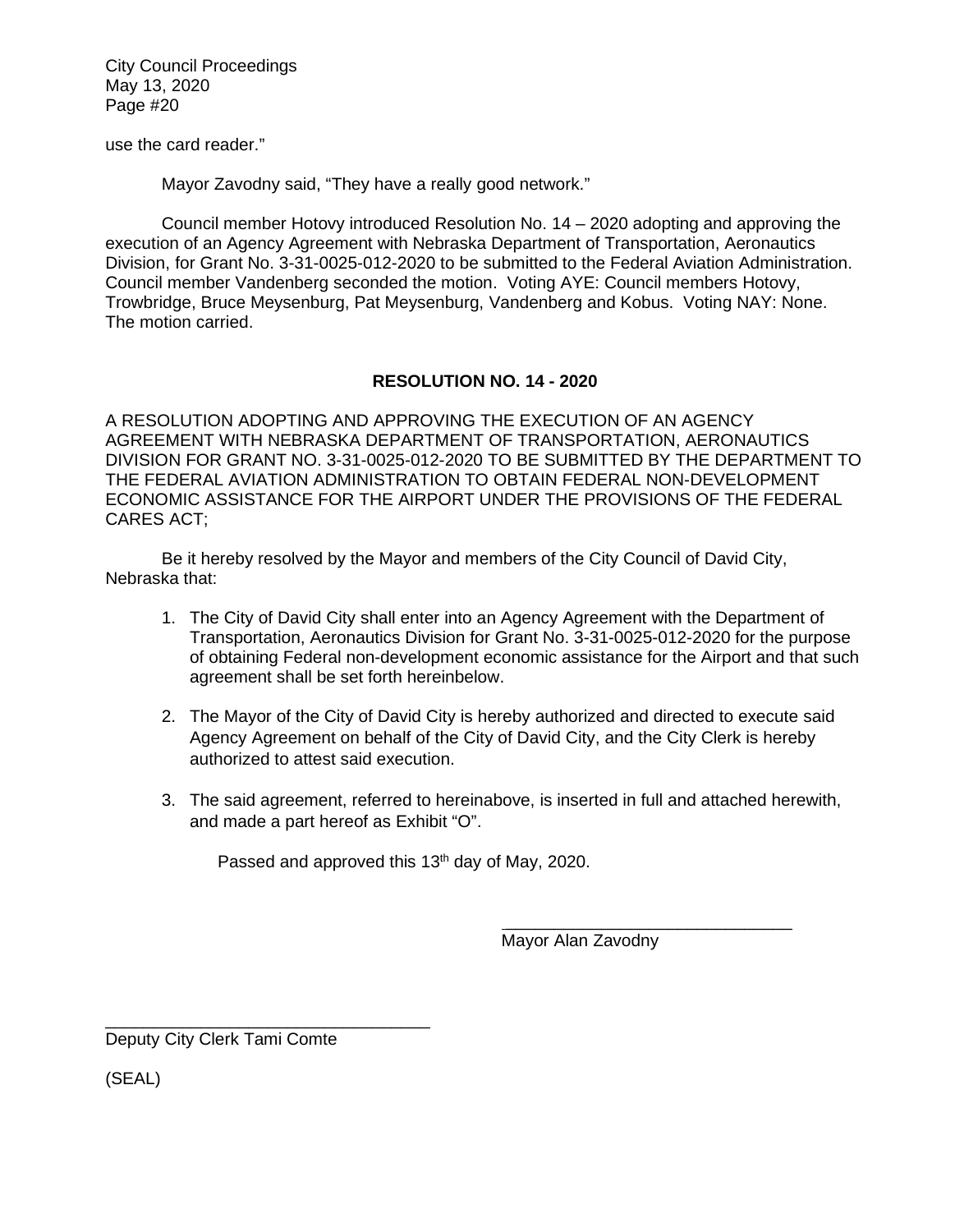# **EXHIBIT "0"**

# **AGENCY AGREEMENT CARES Act-Only Funded Non-Development Grant**

# **Grant No. 3-31-0025-012-2020**

This is an agreement between the City of David City of David City, Nebraska, hereinafter referred to as the "Airport Sponsor" and the Nebraska Department of Transportation, Aeronautics Division, hereinafter referred to as the "Department," made and entered into in accordance with, and for the purpose of, complying with the laws of the State of Nebraska.

**WHEREAS,** the Coronavirus Disease 2019 (COVID-19), has resulted in significant damage to the economy of the United States. In response, the US Congress has passed an economic rescue package called The Coronavirus Aid, Relief, and Economic Security Act; known as the CARES Act; and

**WHEREAS,** the Federal Aviation Administration (FAA) has received funding from the United States general fund, pursuant to the CARES Act, to assist airports in defraying a portion of that economic damage in the form of 100% grants to be used for any lawful purpose for which airports are currently able to use their funds; and

**WHEREAS,** the Airport Sponsor desires to utilize CARES Act funding for lawful purposes other than airport planning, development, construction, or maintenance.

**THEREFORE,** the Airport Sponsor hereby designates the Department as its agent in accordance with §3124 and §3-239, Neb. Rev. Stat. (Reissue 2012, Cumulative Supp. 2018, and Supp. 2019), and the Department hereby accepts such designation and agrees to act as the agent of the Airport Sponsor.

The Airport Sponsor hereby warrants, undertakes and agrees that if the Federal Aviation Administration makes a grant offer, and the Airport Sponsor executes a Grant Agreement, it will manage said airport in the manner set forth in the Grant Agreement and abide by the conditions, rules and regulations of the Federal Aviation Administration.

The terms and conditions of this Agency Agreement and the respective duties, undertakings and agreements of the parties with respect to this Agency Agreement, and with respect to the CARES Act grant, are as follows:

A. The Department shall accept, receive, receipt for, and disburse all funds granted by the United States for airport aid in accordance with federal laws, rules and regulations and in accordance with §3-101 to §3-154 and §3-239, Neb. Rev. Stat. (Reissue 2012, Cumulative Supp. 2018, and Supp. 2019), as the agent of the Airport Sponsor.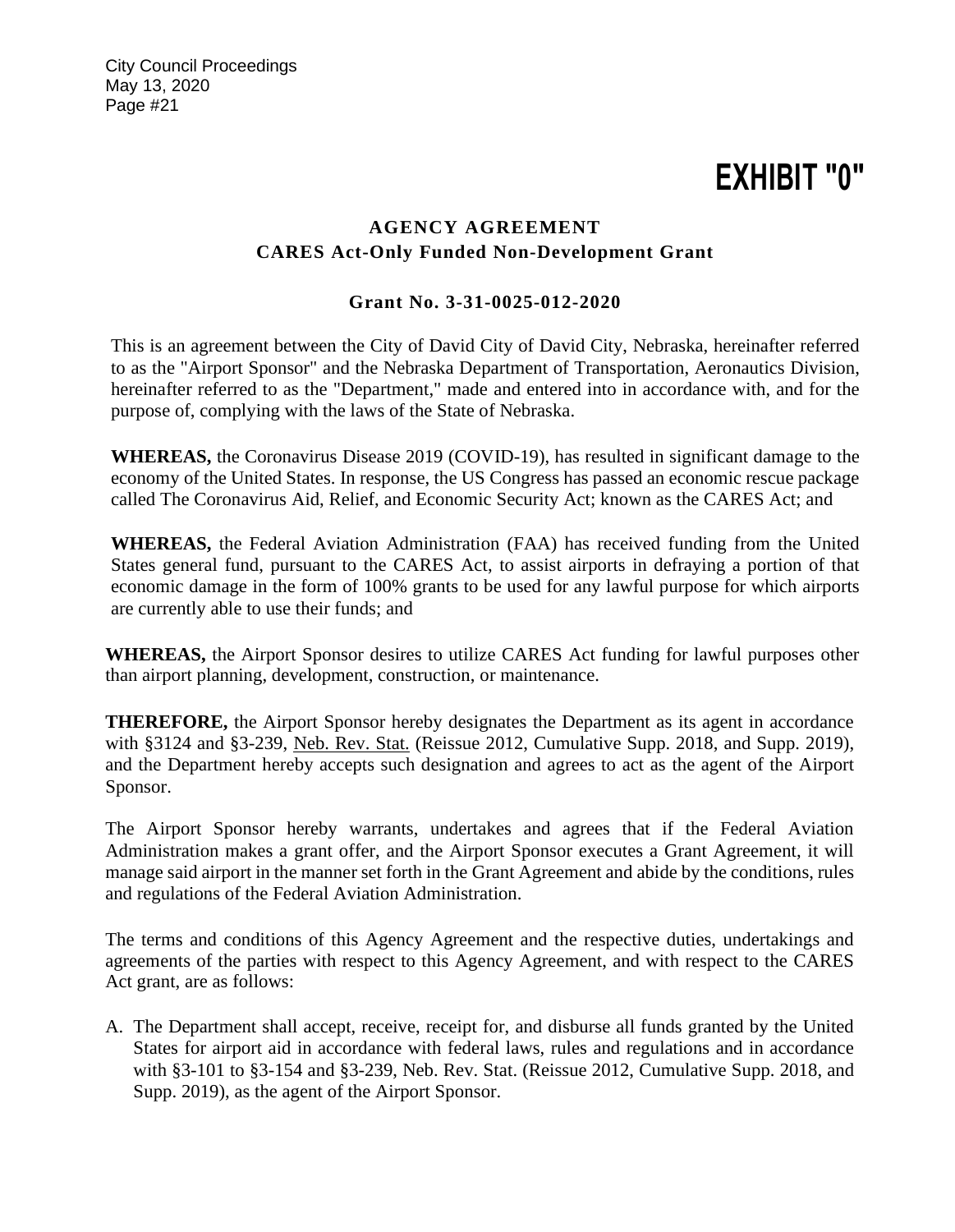B. Upon receipt of such federal funds, the Department shall deposit them in the State Treasury, according to law, and shall cause disbursement to be made therefrom as follows:

 FIRST: If the Department advances funds to the Airport Sponsor as the equivalent of the United States' share of allowable grant costs, the Department shall reimburse itself for any such advancement out of such federal funds thereafter received.

SECOND: The Department shall cause the balance of such federal funds due the Airport Sponsor to be paid promptly to the Airport Sponsor.

- C. The Department shall maintain accurate records of all the funds received and expended by it in connection with the grant. These records shall be open to inspection by the Airport Sponsor, the Federal Aviation Administration and their authorized representatives in the offices of the Department at all reasonable times.
- D. The Airport Sponsor reserves the right, power and authority to execute the Application for Federal Assistance, the federal Grant Agreement, all contracts and agreements arising from the Airport Sponsor's use of CARES Act funds, and all amendments to these items. Aside from the matters so reserved, the Department shall, as agent for the Airport Sponsor, process, execute and submit to the Federal Aviation Administration all papers, forms and documents required by that agency for the approval, carrying out and completion of the grant.
- E. The Department agrees to furnish all services performed by it as agent of the Airport Sponsor, including, but not limited to, the services set forth in the attached Exhibit A, "Administrative Services", free of charge.

As used herein, the following words, tell\_is and phrases shall have the meanings herein given:

- "Application for Federal Assistance" means the document prepared as the formal application submitted to the Federal Aviation Administration for a grant of federal funds.
- "Develop" means to plan, construct or improve the airport as defined in the Application for Federal Assistance.
- "Grant Agreement" means the contract between the United States of America and the Airport Sponsor in which the Federal Aviation Administration, on behalf of the United States, agrees to pay a portion of the allowable costs of the grant.

May, 2020.

Executed by the Department of Transportation, Aeronautics Division this 7th day of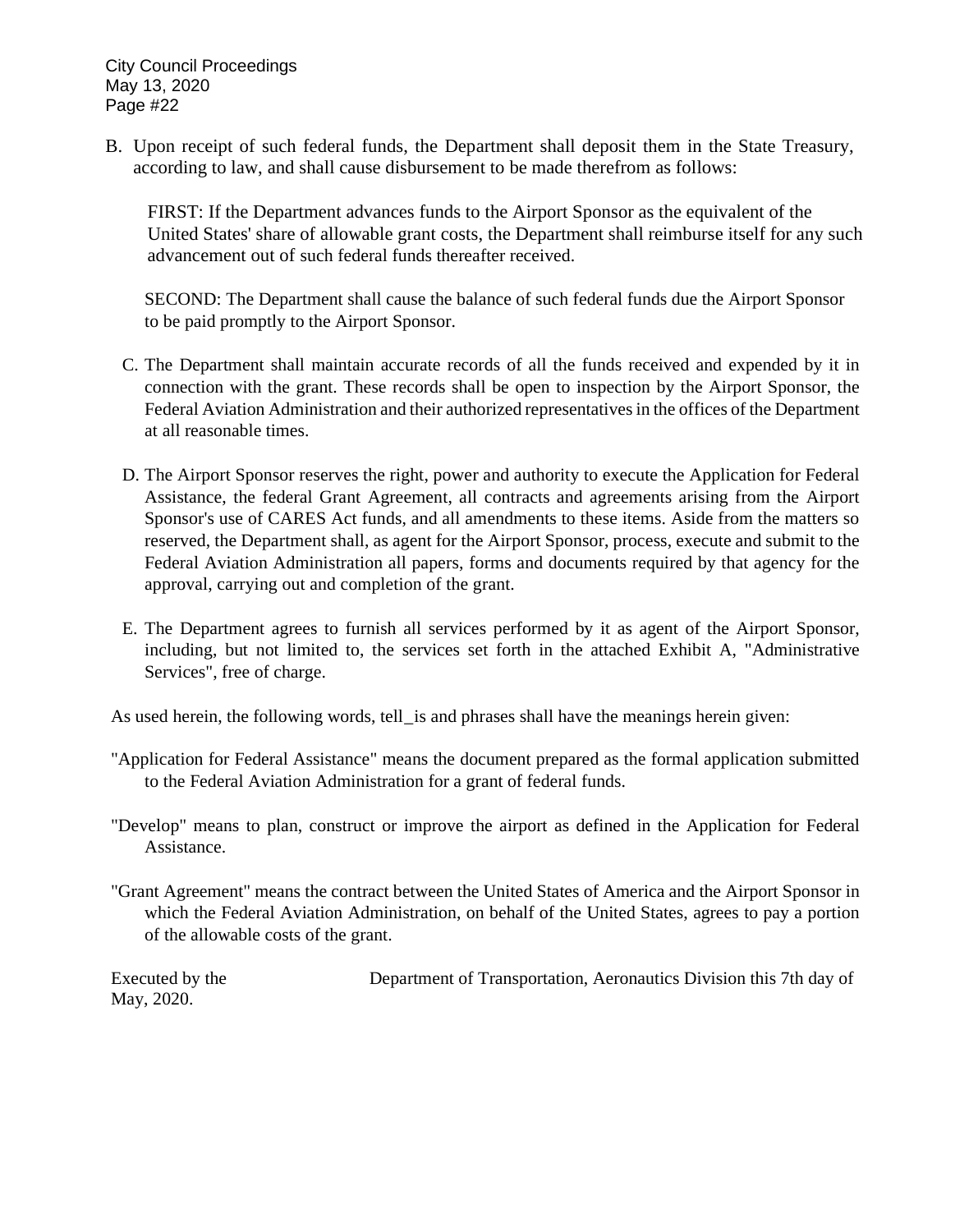| <b>City Council Proceedings</b><br>May 13, 2020<br>Page #23 |                   |
|-------------------------------------------------------------|-------------------|
| Executed by the Air                                         | 20                |
| day of                                                      | <b>RESOLUTION</b> |
| <b>RESOI</b>                                                | DO NOT STGN!      |
| (SEAL)                                                      | Director          |
| Secretary                                                   | $\tau$ hairman    |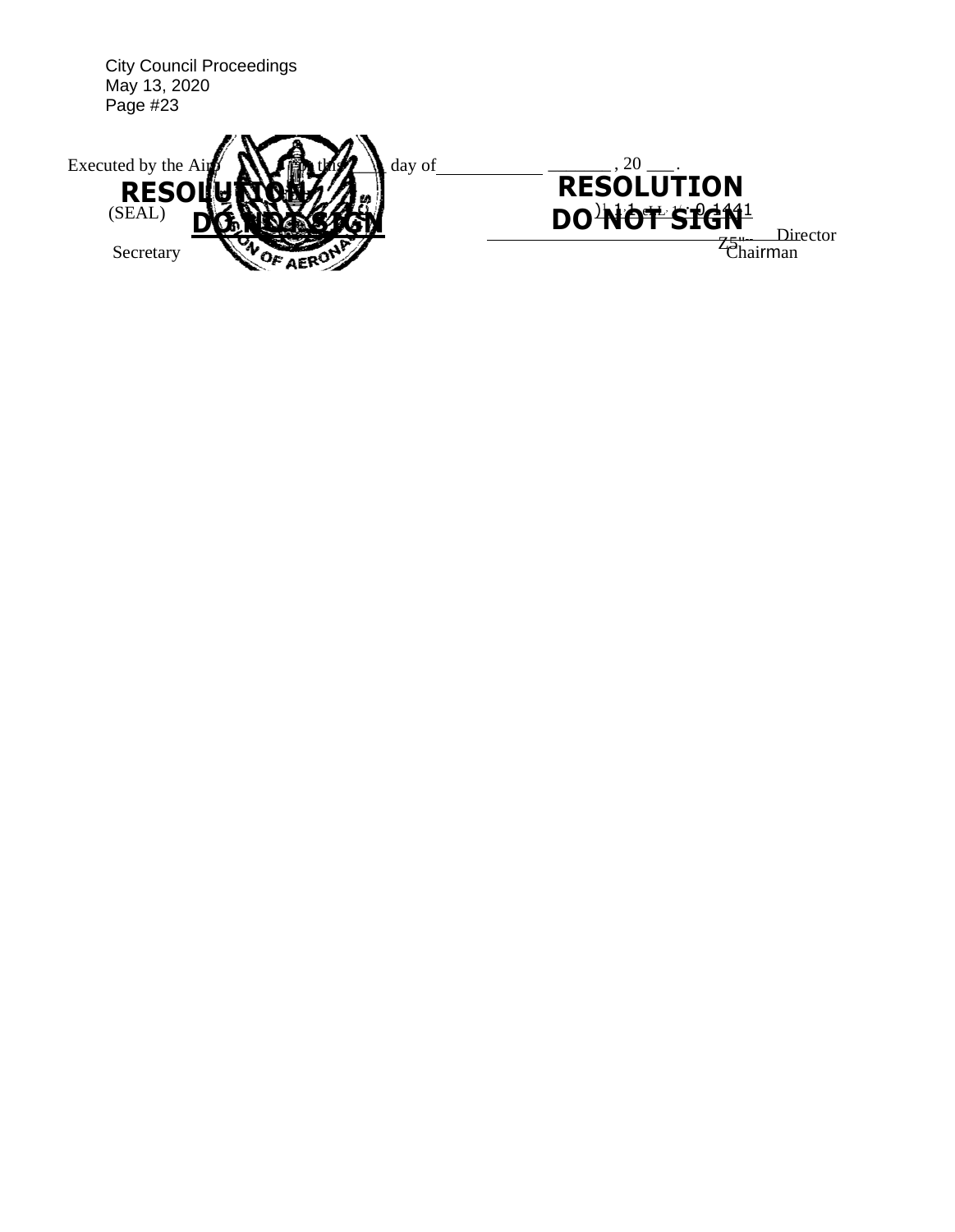# EXHIBIT A AGENCY AGREEMENT ADMINISTRATIVE SERVICES

- 1. Prepare and secure execution of Applications for Federal Assistance and associated documents.
- 2. Prepare and process program changes.
- 3. Process Grant Agreements and amendments.
- 4. Review periodic pay estimates and forward federal funds to the Airport Sponsor.
- 5. Prepare applications, requests, transfers or letters of credit for Grant Agreement payments.
- 6. Prepare and/or process other federal documents not otherwise specifically covered above